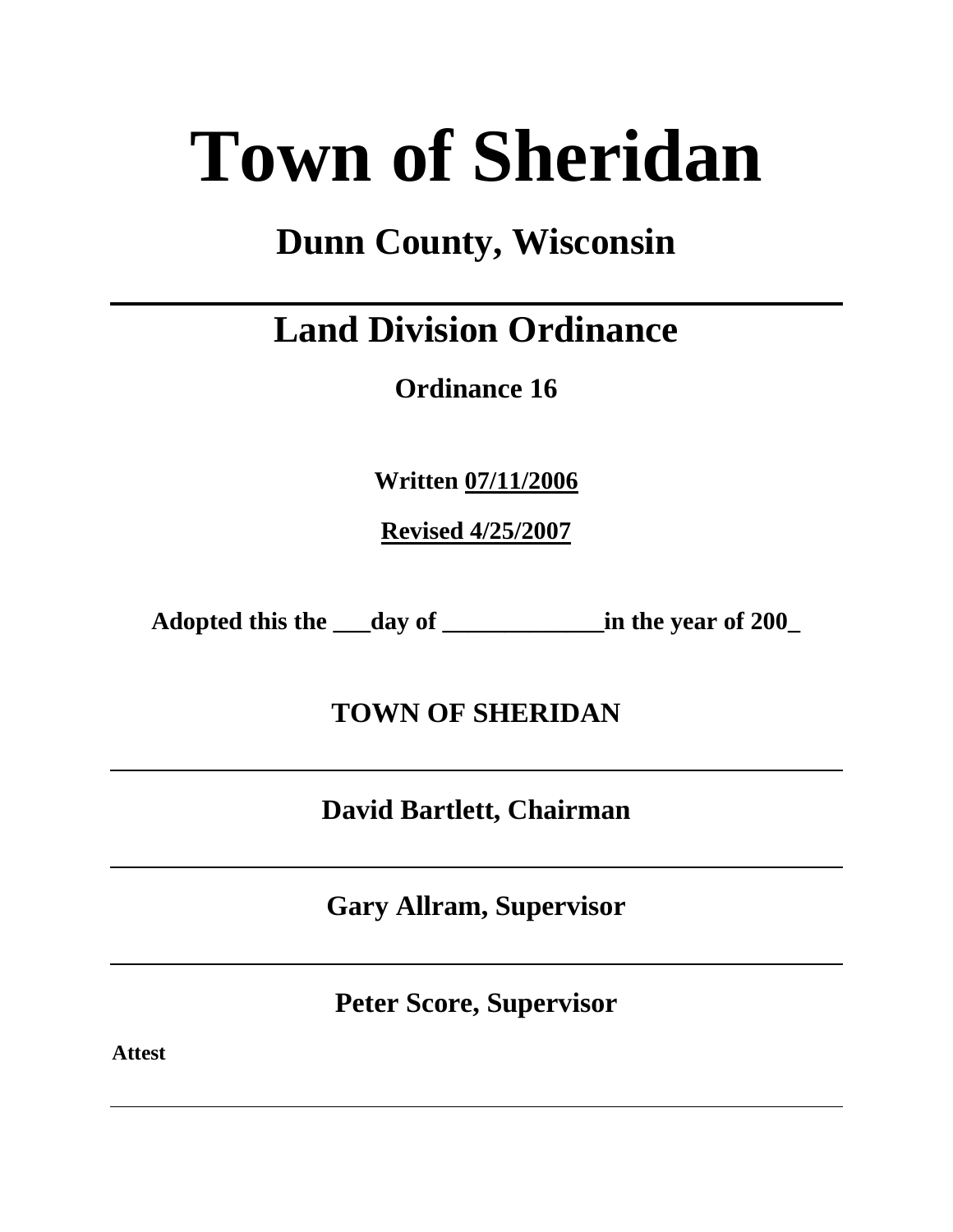## **Gerald Miller, Clerk**

**Dated: \_\_\_\_\_\_\_\_\_\_\_\_\_\_\_\_\_\_\_\_\_**

## **Statement of Objectives**

**This ordinance is to insure compliance with plans set forth in the Comprehensive Land Use Plan (CLUP) of Sheridan Township.**

**This ordinance also requires adherence to Dunn County Code of Ordinances Chapter 16 as a minimum and further restrictions and/or conditions here in contained.**

## **CONTENTS**

## **CHAPTER 1: GENERAL PROVISIONS Page**

- 1. **TITLE 3**
- 2. **REQUIREMENTS 3**
- 3. **PURPOSE 3**
- 4. **STATUTORY AUTHORIZATION 3**
- 5. **JURISDICTION 3**
- 6. **APPLICABILITY AND COMPLIANCE 4**
- 7. **CONDOMINIUM PLATS 5**
- 8. **ABROGATION AND GREATER RESTRICTIONS 5**
- 9. **INTERPRETATION 5**
- 10. **SEVERABILITY 5**
- 11. **DISCLAIMER 6**

## **CHAPTER 2: ENFORCEMENT**

- 1. **VIOLATION 7**
- 2. **PENALTIES 7**
- 3. **APPEALS 7**
- 4. **MODIFICATIONS 8**
- 5. **FEES 9**
- 6. **DEFINITIONS 9**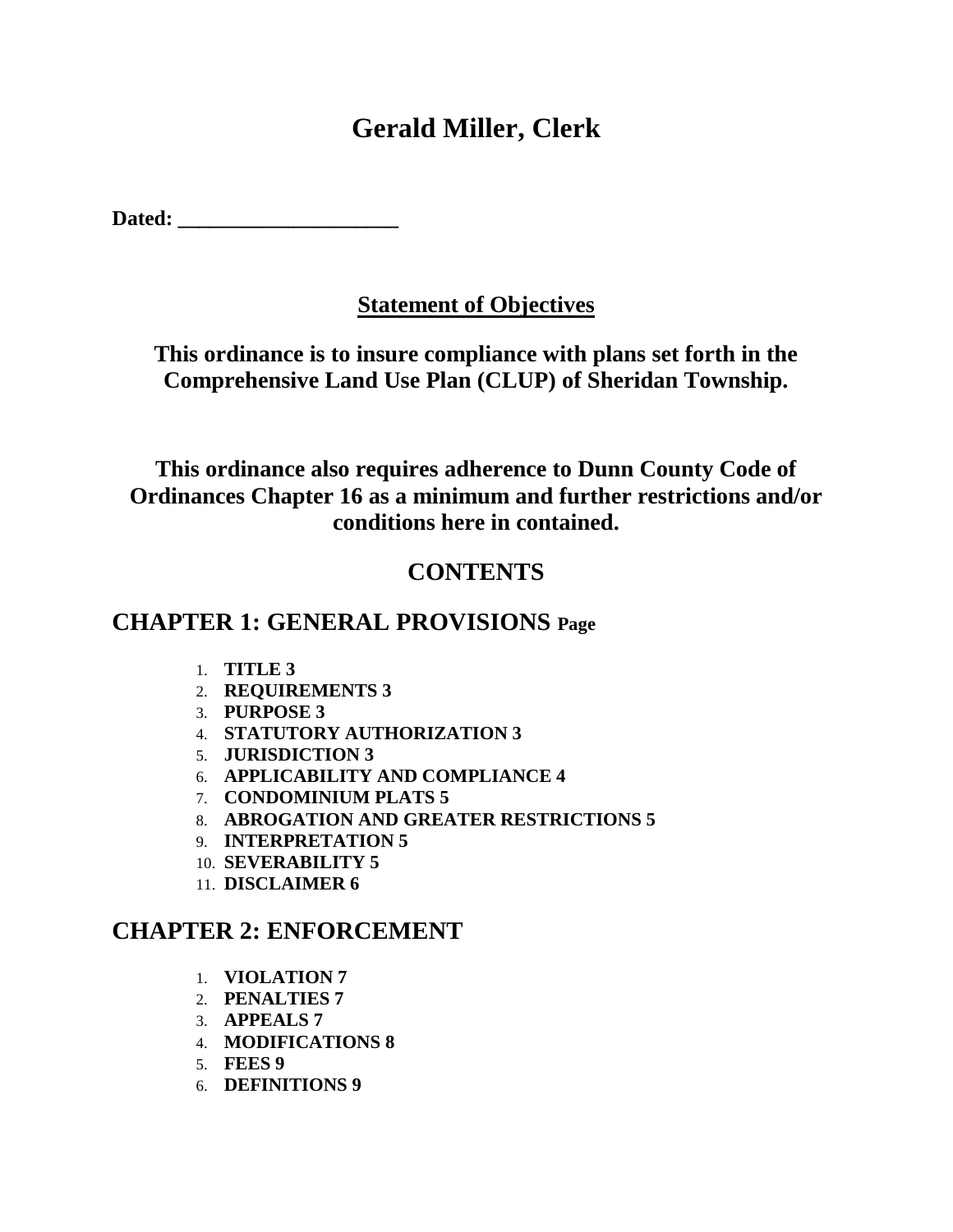## **CHAPTER 3: APPLICATION AND PLAN**

## **PROVISIONS**

**3.1 PRE-APPLICATION CONFERENCE 11**

**3.2 CONCEPT PLAN 11**

**3.3 CONCEPT MAP and INVENTORY 11**

**3.4 PRE-APPLICATION REVIEW 12**

**3.5 MINOR SUBDIVISION 12**

**3.6 MINOR SUBDIVISION SUBMITTALS 13**

**3.7 PRELIMINARY APPROVAL, CONDITIONAL APPROVAL OR REJECTION 16**

**3.8 FINAL REVIEW PROCEDURES 17**

**3.9 FEES 19**

**3.10 MAJOR SUBDIVISION 19**

**3.11 MAJOR SUBDIVISION SUBMITTALS 19**

**3.12 PRELIMINARY APPROVAL, CONDITIONAL APPROVAL OR REJECTION 20**

**3.13 FINAL REVIEW PROCEDURES 20**

**3.14 FEES 20**

## **CHAPTER 4: REQUIREMENTS FOR DESIGN**

## **IMPROVEMENTS**

#### **4.1 LAND SUITABILITY 20**

**4.2 DEVELOPMENT YIELD 21**

**4.3 PERFORMANCE STANDARDS 21**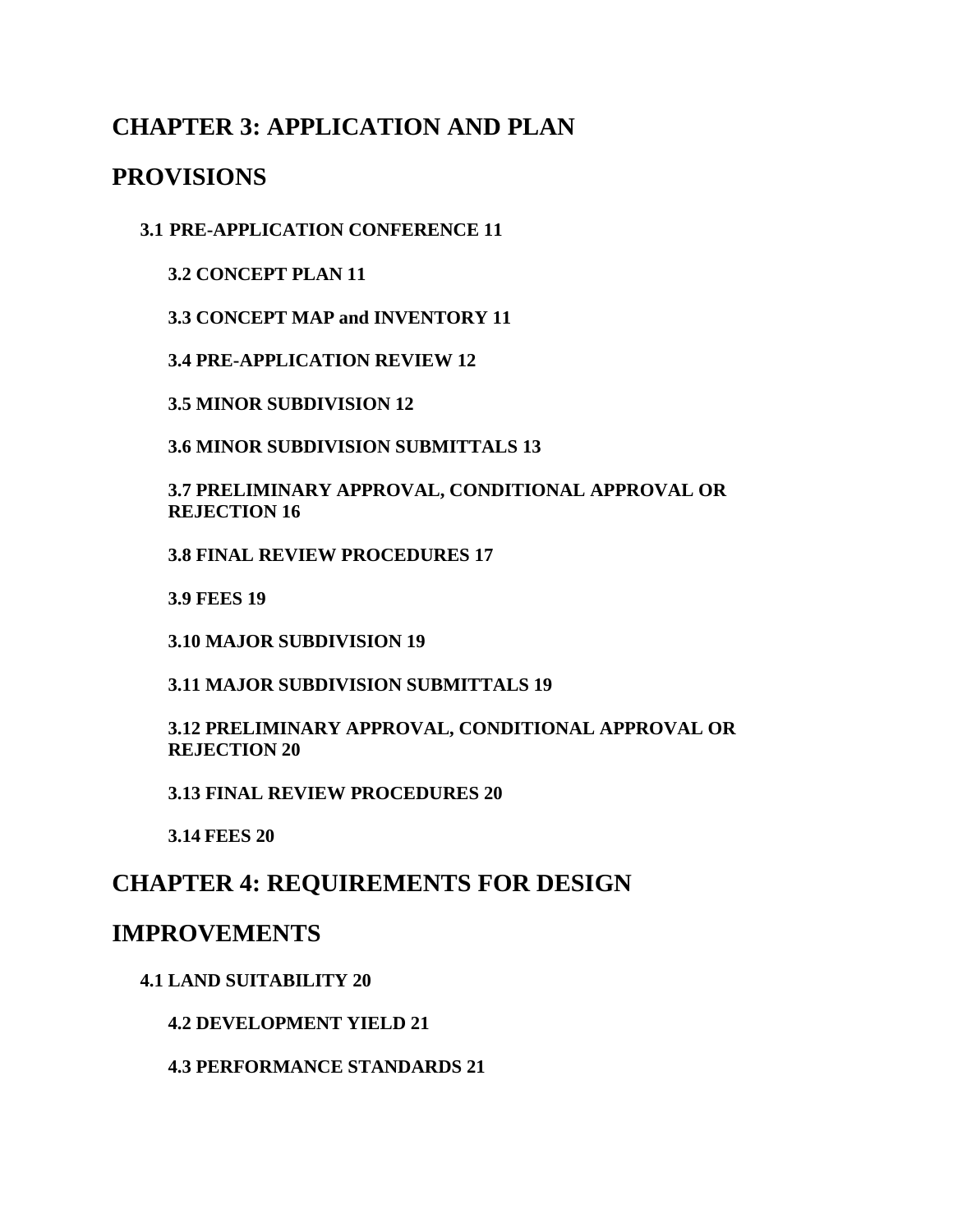## **CHAPTER 1: GENERAL PROVISIONS**

#### 1. **TITLE**

These regulations shall be officially known, cited, and referred to as the Land Division Ordinance of the Town of Sheridan, Wisconsin. (Herein after "ordinance")

**\_\_\_\_\_\_\_\_\_\_\_\_\_\_\_\_\_\_\_\_\_\_\_\_\_\_\_\_\_\_\_\_**

#### 2. R**EQUIREMENTS**

All applicants will at minimum meet requirements of Chapter 16 Subdivision Ordinance of Dunn County, and/or requirements herein contained.

#### 3. **PURPOSE**

This ordinance is adopted for the following purposes:

- 1. To guide future growth and development of the community consistent with the Conservation Land Use Plan.
- 2. To guide the detailed analysis of the development parcel so as to locate and coordinate appropriate areas for development and conservation.
- 3. To guide preservation of rural character through the permanent preservation of meaningful open space and sensitive natural resources.
- 4. To guide preservation of scenic views by minimizing views of new development from existing roads.
- 5. To guide preservation of agricultural land by concentrating housing on lands having less agricultural impact.
- 6. To encourage a diversity of lot sizes, housing choices, and building densities to accommodate a variety of age and income groups.
- 7. To encourage buffering between residential and non- residential uses.
- 8. To guide the protection and restoration of environmentally sensitive areas and biological diversity, minimize disturbance to existing vegetation, and maintain environmental corridors.
- 9. To guide preservation of significant archaeological sites, historic buildings and their settings.
- 10. To meet the demand for housing in a rural setting.
- 11. Eliminate the creation of "land locked" parcels.

#### 4. **STATUTORY AUTHORIZATION**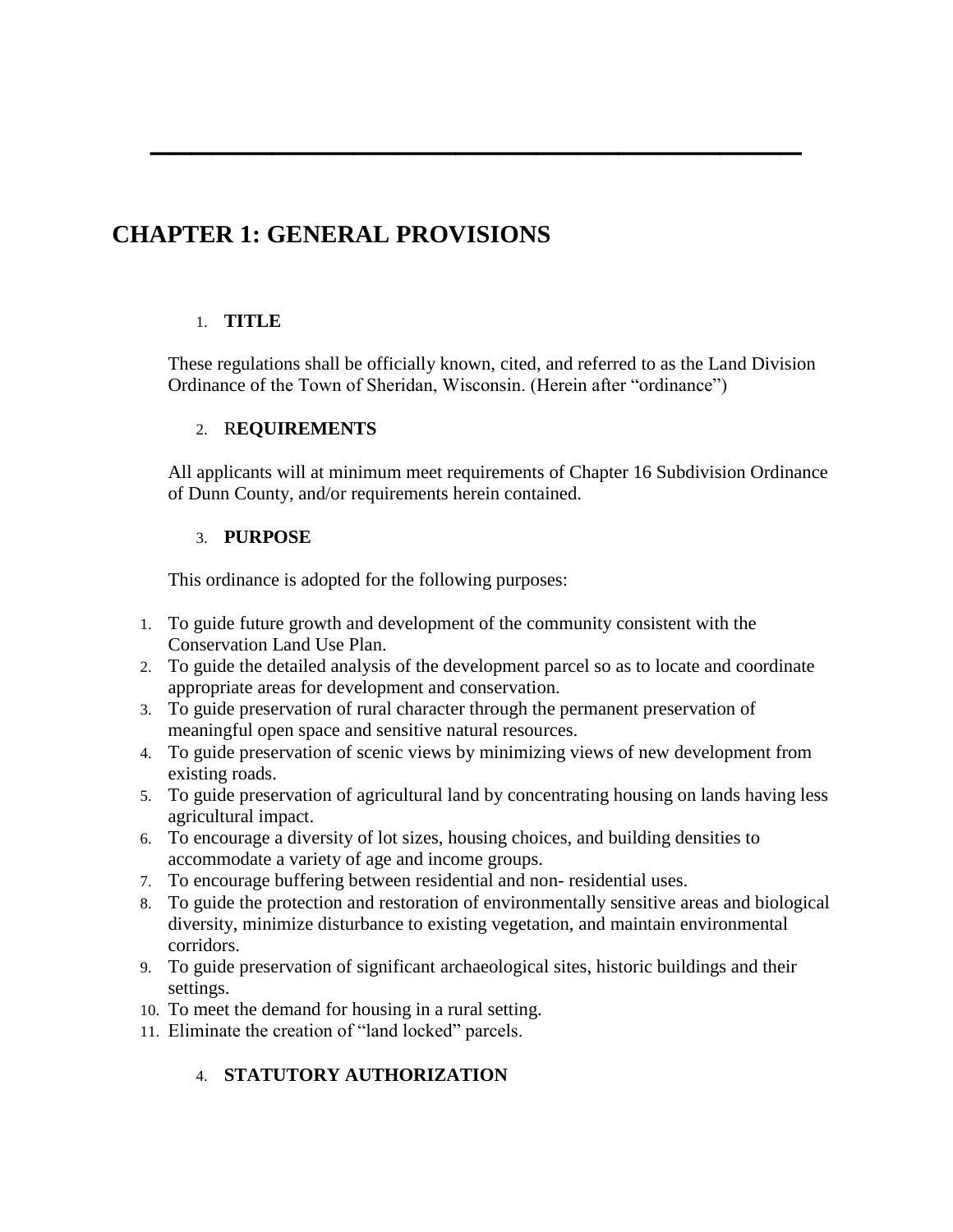This ordinance is adopted pursuant to the authority contained in section 236.45 of the Wisconsin Statutes.

#### 5. **JURISDICTION**

Jurisdiction of these regulations shall include all lands within the corporate limits of the Town of Sheridan, Dunn County, Wisconsin. The ordinance does not apply to:

- 1. Transfers of interest in land shall be by or pursuant to court order.
- 2. Cemetery plats under section 157.07 of the Wisconsin Statutes.
- 3. The sale or exchange of parcels of land between owners of adjoining property if additional lots are not thereby created and the lots resulting are not reduced below the minimum sizes required by other applicable laws or ordinances.
- 4. Assessors' plats made under section 70.27 of the Wisconsin Statutes, but such assessors' plats shall comply with sections 236.15 (1)(a)-(g) and 236.20 (1), (2)(a)-(c), of the Wisconsin Statutes. Unless waived under section 236.20 (2) (L).

#### 6. **APPLICABILITY AND COMPLIANCE**

The land division standards in this ordinance apply to all divisions of land by a subdivider where the division creates at least one (1) new parcel or building site. The number of new parcels or building sites that can be created shall be consistent with the applicable zoning ordinance for the parent parcel. The overall development density for the parent parcel is the same as would be allowed for a conventional subdivision in the existing zoning district except for those conservation subdivisions which qualify for a development bonus under Chapter 4.2 (2) of this ordinance. The provisions of this ordinance apply to residential development within the following districts R1, R2, A1, A2, A3 and RH established in the Dunn County Zoning Ordinance. Conservation subdivisions shall not be permitted in the following districts RC, C, SR and I established in the Dunn County Zoning Ordinance.

1. No person shall divide any land under the provisions of this ordinance without compliance with all requirements of this ordinance and the following:

- 1. The provision of Wis. Stats. Ch 236 and Wis. Stats. 80.08.
- 2. The rules of the Division of Transportation Infrastructure Development, Wisconsin Department of Transportation, contained in Chapter TRANS 233 of the Wisconsin Administrative Code for subdivisions that abut a State Trunk Highway or connecting street.
- 3. The rules of the Wisconsin Department of Natural Resources contained in Chapter 118 of the Wisconsin Administrative Code, for shore land, shore landwetland, and floodplain management.
- 4. The comprehensive plan adopted by the Township of Sheridan.
- 5. All applicable local county regulations, including zoning, sanitary, building and official mapping ordinances.
- 6. All applicable rules contained in the Wisconsin Administrative Code.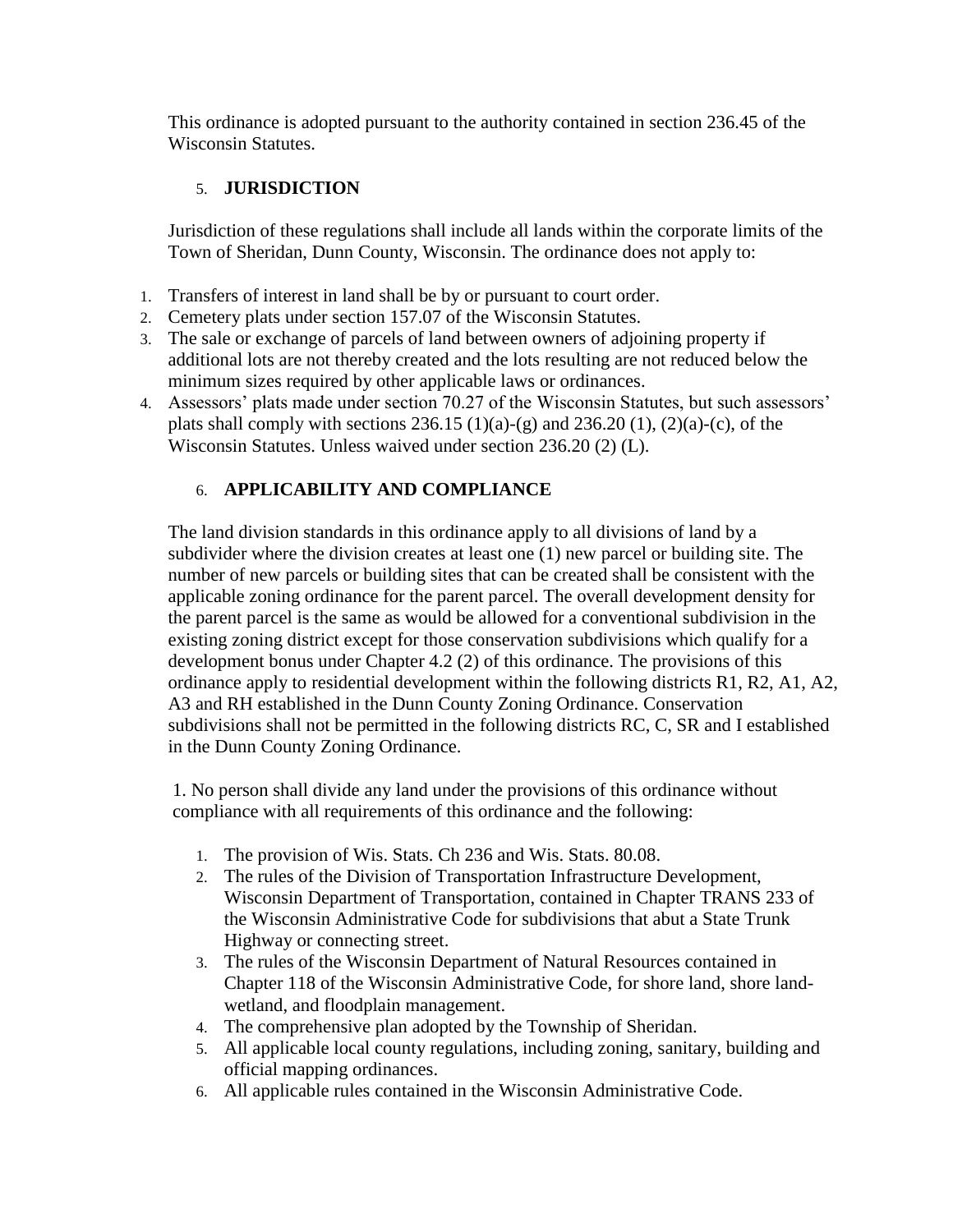- 2. SPECIAL EXCEPTIONS. Special exceptions do not require compliance with this ordinance and do not require a recommendation from the Plan Commission. However, special exceptions do require compliance with platting and submittal requirements of Chapter 236 of the Wisconsin Statutes and do require a Town Board signature block and Town Board approval. The subdivider shall file five (5) copies of the CSM or plat along with any other special exception materials with the Town Clerk at least thirty (30) days prior to the meeting of the Town Board at which action is desired. Special exceptions include the following;
	- 1. Reconfiguring lots in existing subdivisions provided additional lots are not created and the lots are not reduced below the minimum sizes required by other applicable laws and ordinances.
	- 2. The lot created which contains the existing dwelling.
	- 3. The lot created which is to remain under ownership of the subdivider.
	- 4. Single (1) lot subdivision, which is one (1) acre, or less in area, excluding road right of Way.

#### 7. **CONDOMINIUM PLATS**

A condominium plat prepared under Chapter 703 of the Wisconsin Statutes shall be reviewed by the Town of Sheridan in the same manner as a land division, subdivision/development or a conservation subdivision/development as set forth in this ordinance and shall comply with the applicable design standards and required improvements of this ordinance.

#### 1. **ABROGATION AND GREATER RESTRICTIONS**

#### 1. PUBLIC PROVISIONS.

These regulations are not intended to interfere with, abrogate, or annul any other ordinance, rule or regulation, statute, or other provision of law except as provided in these regulations. Where any provision of these regulations imposes restrictions different from those imposed by any other provision of these regulations or any other ordinance, rule or regulation, or other provision of law, the provision, which is more restrictive or imposes higher standards shall control.

#### 2. PRIVATE PROVISIONS.

These regulations are not intended to abrogate any easement, covenant or any other private agreement or restriction, provided that where the provisions of these regulations are more restrictive than such easement, covenant, or other private agreement or restriction, the requirements of these regulations shall govern. Where the provisions of the easement, covenant, or private agreement impose duties and obligations more restrictive than these regulations, and the private provisions are not inconsistent with these regulations, then the private provisions shall be operative and supplemental to these regulations and the determinations made under the regulations.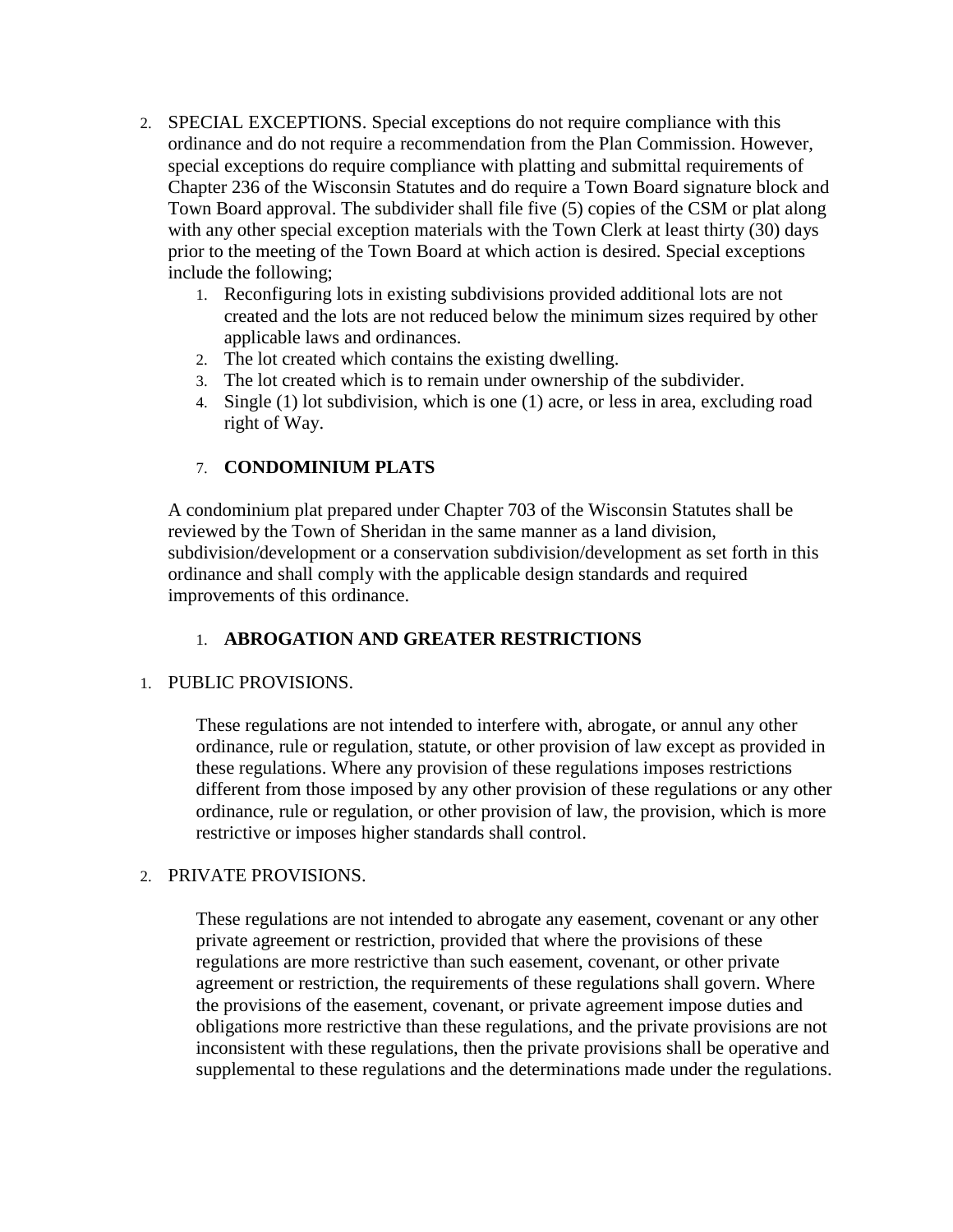#### 9. **INTERPRETATION**

In their interpretation and application, the provisions of these regulations shall be held to the minimum requirements for the promotion of the public health, safety, and general welfare. These regulations shall be construed broadly in favor of the Township to promote the purposes for which they are adopted.

#### 10. **SEVERABILITY**

If any part or provision of these regulations or the application of these regulations to any person or circumstances is adjudged invalid by any court of competent jurisdiction, the judgment shall be confined in its operation to the part, provision, or application directly involved in the controversy in which the judgment shall be rendered. It shall not affect or impair the validity of the remainder of these regulations or the application of them to other persons or circumstances. The Town Board hereby declares that it would have enacted the remainder of these regulations even without any such part, provision, or application, which is judged to be invalid.

#### 1. **DISCLAIMER**

#### 1. MULTIPLE JURISDICTIONS.

All persons reviewing the provisions of this ordinance should be aware that the Township is one of a number of governmental bodies that may have jurisdiction over proposed subdivisions or development. The Town cannot make any representations on behalf of any other governmental body. No land division may be made unless all approvals have been given.

#### 2. BINDING ACTS.

No statement or actions by any official, employee, agent or committee of the town should be construed or taken as a binding act except a resolution, motion, or ordinance that has been adopted by the Town Board at a lawfully conducted Town Board meeting or by the Town electorate at a duly constituted Annual or Special Meeting. This includes but is not limited to, interpretation of this ordinance.

#### 3. COMPLIANCE ASSURANCE.

The Town expressly states that it has no responsibility whatsoever for assuring that land and/or building sites sold in the Town are in compliance with any ordinances, regulations or rules. The Town also assumes no responsibility for the suitability of any property whose subdivision has been approved by the town Board.

#### 4. CLASSIFICATION OF LAND DIVISIONS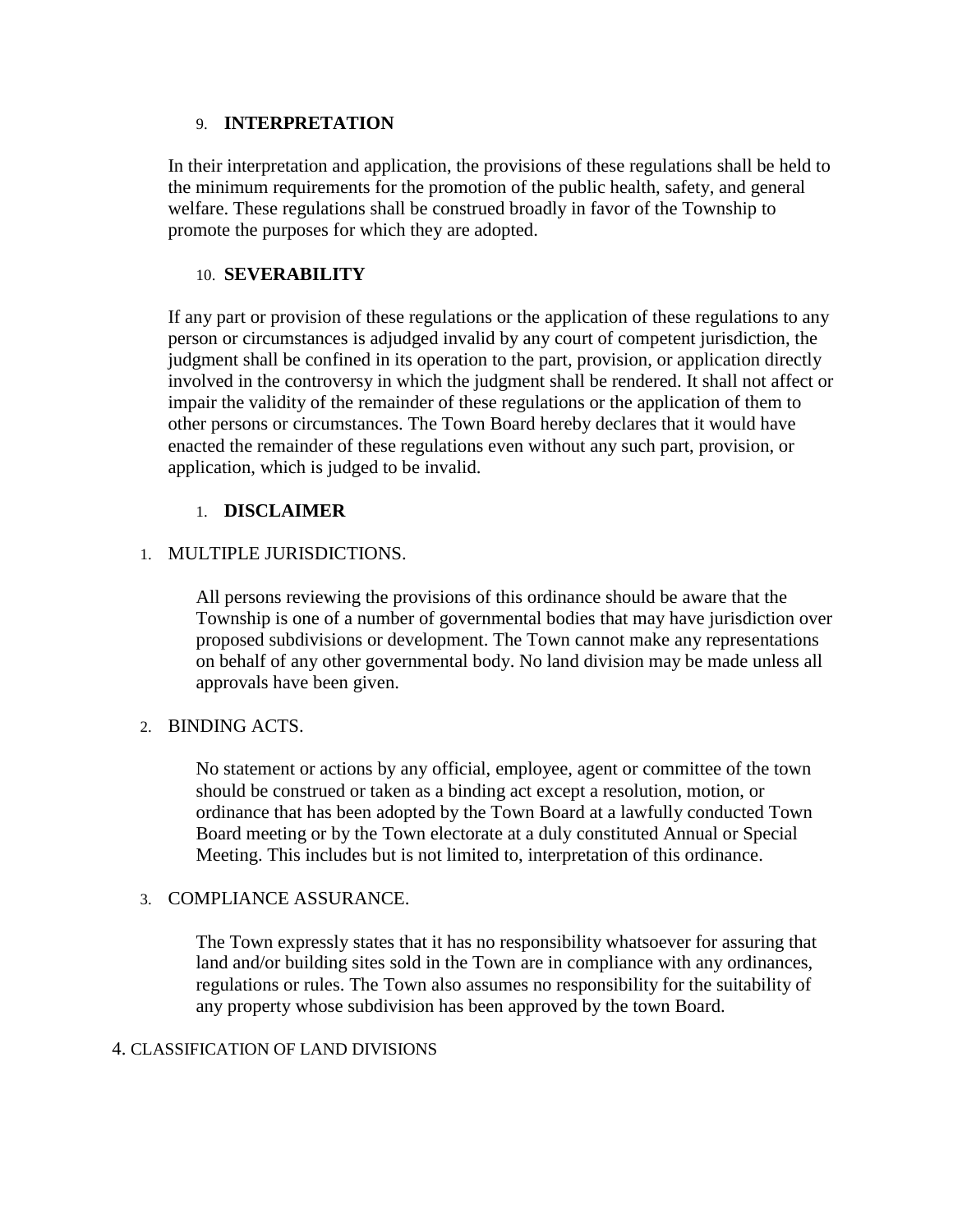Land divisions, unless excluded under Section 16.2.01, shall be created by a property survey defined as any land surveying which includes as one of its principal purposes, describing, monumenting, locating the boundary lines of or mapping one or more parcels of land. The term includes the restoration, perpetuation or reestablishment of a U.S. Public Survey corner. Land divisions are classified under this ordinance as either:

- (1) Minor Subdivision
- (2) County Plat
- (3) Major Subdivision

## **CHAPTER 2: ENFORCEMENT, VIOLATIONS, and PENALTIES.**

#### 1. **VIOLATION**.

It shall be unlawful to build upon, divide, convey, record, or monument any land in violation of this ordinance or state law, and no person shall be issued a building permit by the Town of Sheridan authorizing the building on or improvement of any land division within the jurisdiction of this ordinance not of record as of the effective date of this ordinance until the requirements of this chapter have been fully met. The Town Board may institute appropriate action or proceedings to enjoin violations of this ordinance or applicable state law.

#### 2. **PENALTIES.**

Penalties for violation of this ordinance shall be as follows: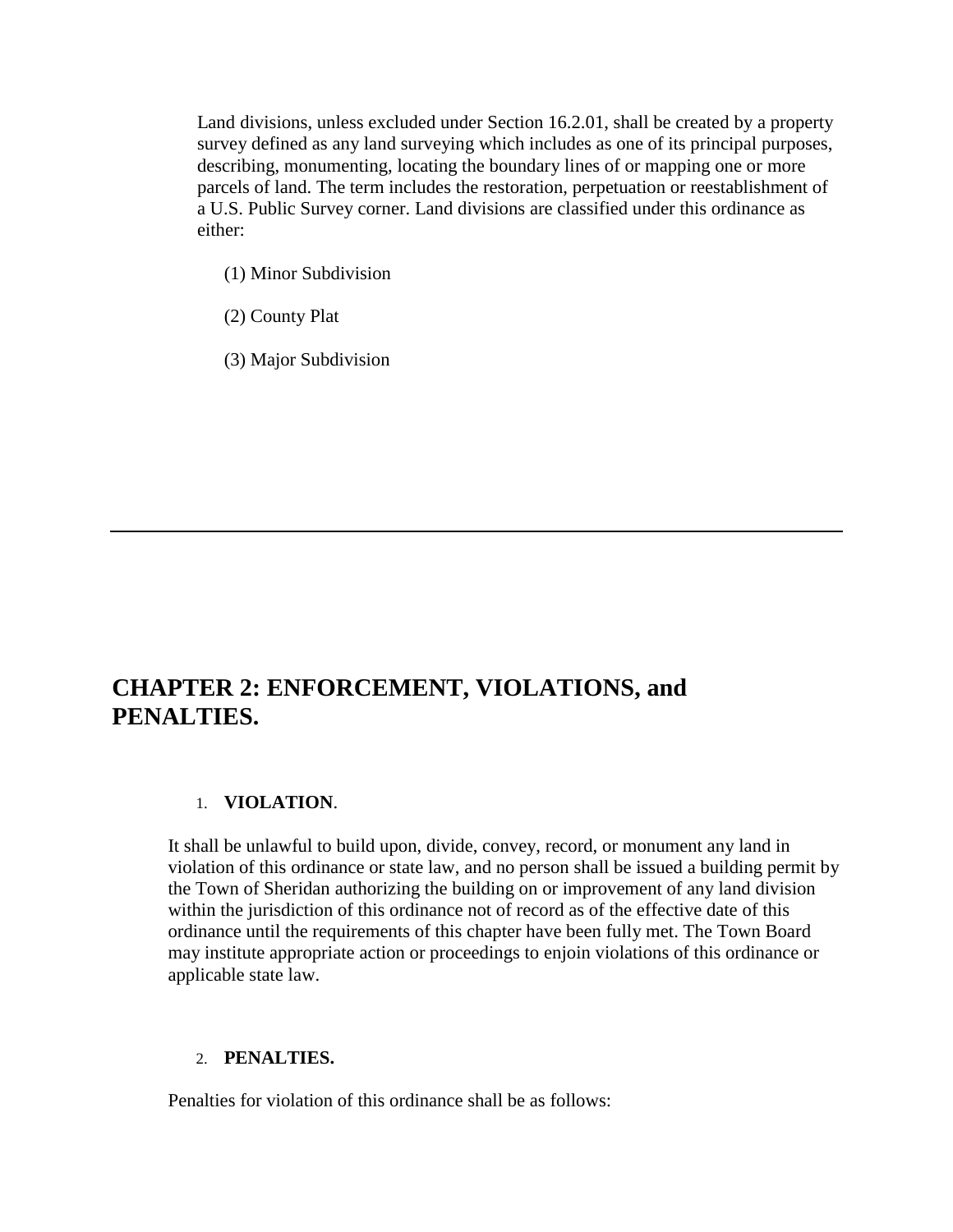- 1. Any person, firm or corporation who fails to comply with the provisions of this ordinance shall, upon conviction thereof, forfeit not less than Two Hundred Dollars (\$200) nor more than Two Thousand Dollars (\$2,000) and the costs of prosecution for each violation and in default of payment of such forfeiture and costs shall be imprisoned in the County Jail until payment thereof, but not exceeding ninety (90) days. Each day a violation exists or continues shall constitute a separate offense. Recordation improperly made has penalties provided in section 236.30 of the Wisconsin Statutes.
- 2. Conveyance of lots in unrecorded plats has penalties provided for in section 236.31 of the Wisconsin Statutes.
- 3. Monument disturbed or not placed have penalties as provided for in section 236.32 of the Wisconsin Statutes.
- 4. The Township as a remedy at the expense of the subdivider when successive divisions create a subdivision may order assessor's plat made under section 70.27 of the Wisconsin Statutes.

#### 2.2.1 CIVIL PENALTIES

The civil remedies provided by Sections 236.30 and 236.31 of the Wisconsin

Statutes shall be available to the Town Board.

#### 3. **APPEALS**.

Any person aggrieved by an objection to a Certified Survey Map (CSM) or plat or a failure to approve a CSM or plat under this ordinance may appeal, as provided in sections 236.13(5) and 62.23(7)(e) 10, 14, and 15, of the Wisconsin Statutes, within thirty (30) days of the notification of the rejection of the CSM or plat. Where failure to approve is based on an unsatisfied objection, the agency making the objection shall be made a party to the action. The court shall direct that the CSM or plat be approved if it finds that the action of the approving or objecting agency is arbitrary, unreasonable, or discriminatory.

#### 4. **MODIFICATIONS**

1. AUTHORITY APPLICATION.

Where, in the judgment of the Town Board it would be inappropriate to apply literally the provisions of this ordinance because exceptional or undue hardship would result, the Town Board may waive or modify any requirements to the extent deemed just and proper. Application for any such modification or waiver shall be made in writing by the subdivider at the time when the preliminary map or plat is filed for consideration, stating fully all facts relied upon by the petitioner, and shall be supplemented with maps, plans, and other additional data that may aid the Town Board in the analysis of the proposed project.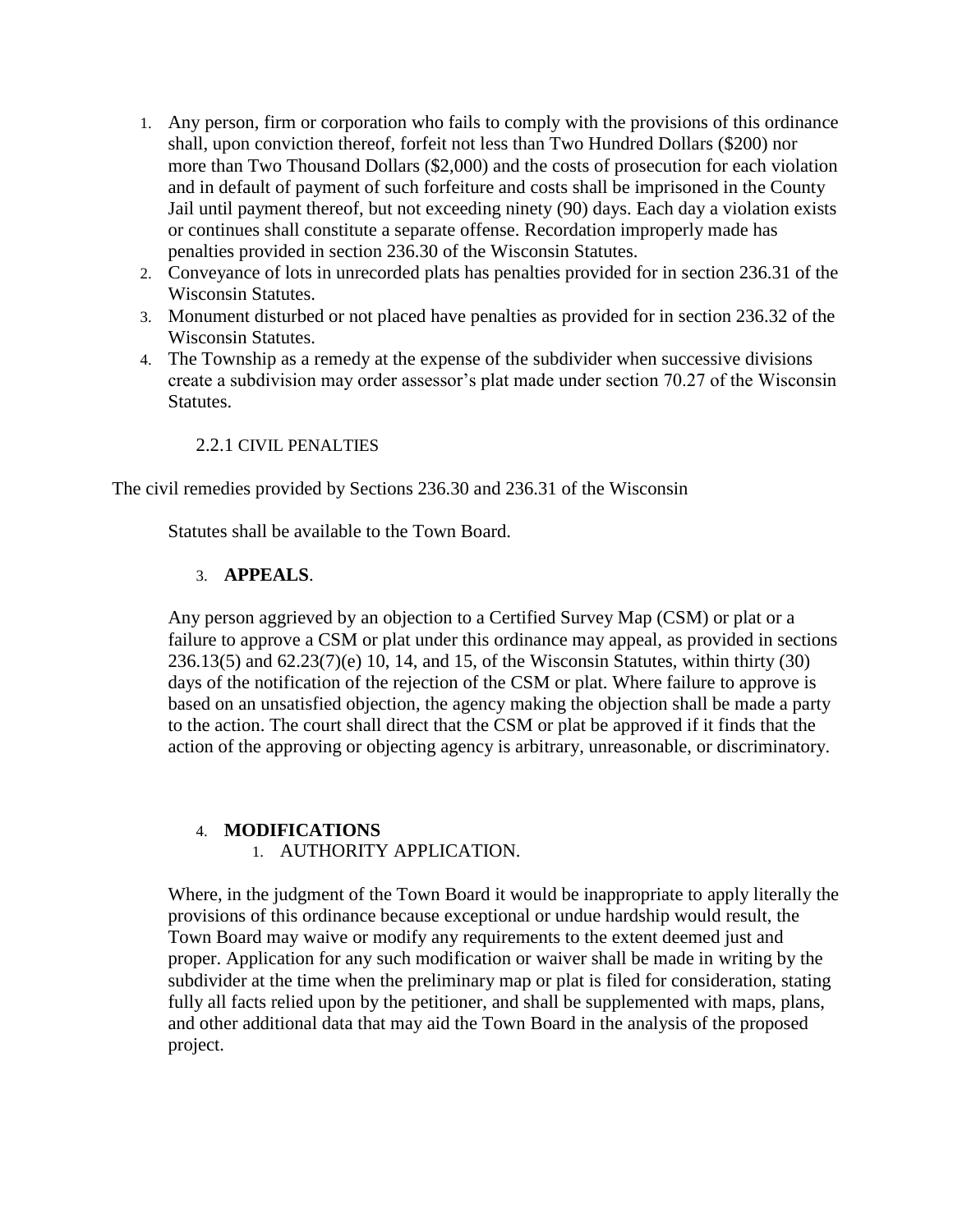#### 2. CONDITIONS FOR GRANTING.

The Town Board shall not grant modifications or waivers to this ordinance unless it makes findings based upon the evidence presented in each specific case that:

- 1. The granting of the modification shall not be detrimental to the public safety, health, or welfare or injurious to other property or improvements in the neighborhood in which the property is located.
- 2. The conditions upon which the request for a modification is based are unique to the property for which the modification is sought and are not applicable generally to other property.
- 3. Because of particular physical surroundings, shape, or topographical conditions of the specific property involved, a particular hardship to the owner would result, as distinguished from a mere inconvenience, financial hardship, or self-imposed hardship, if the strict letter of this ordinance were carried out.
- 4. Such modification is necessary for the preservation and enjoyment of substantial property rights possessed by similar properties in the vicinity.

#### 1. GRANTING BY TOWN OF SHERIDAN BOARD

- 1. The Town Board, if it approves of the modification to this ordinance, shall do so by motion or resolution.
- 2. Such relief shall be granted without detriment to the public good, without impairing the intent and purpose of this chapter or the desirable general development of the Township consistent with the Town of Sheridan comprehensive plan or this ordinance.
- 3. Any modification granted can only provide the minimum relief needed to alleviate the unnecessary hardship or obtain reasonable use of the property.
- 4. A majority vote of the entire membership of the Town Board shall be required to grant any modifications of this ordinance, and the reasons shall be entered in the minutes.
	- 5. **FEES**. Refer Sheridan Township Fee Schedule (revised 4/25/2007)
	- 1. **DEFINITIONS**. The following definitions shall be observed and applied, except where the context clearly indicates otherwise. Words used in the present tense shall include the future tense. Words used in the singular form shall include the plural form. Words used in the plural form shall include the singular form. The word "shall" is mandatory and the word "may" is permissive.
- 1. COMMON OPEN SPACE OR GREEN SPACE. Undeveloped land within a conservation subdivision that has been designated, dedicated, reserved, or restricted in perpetuity from further development and is set aside for the use and enjoyment by the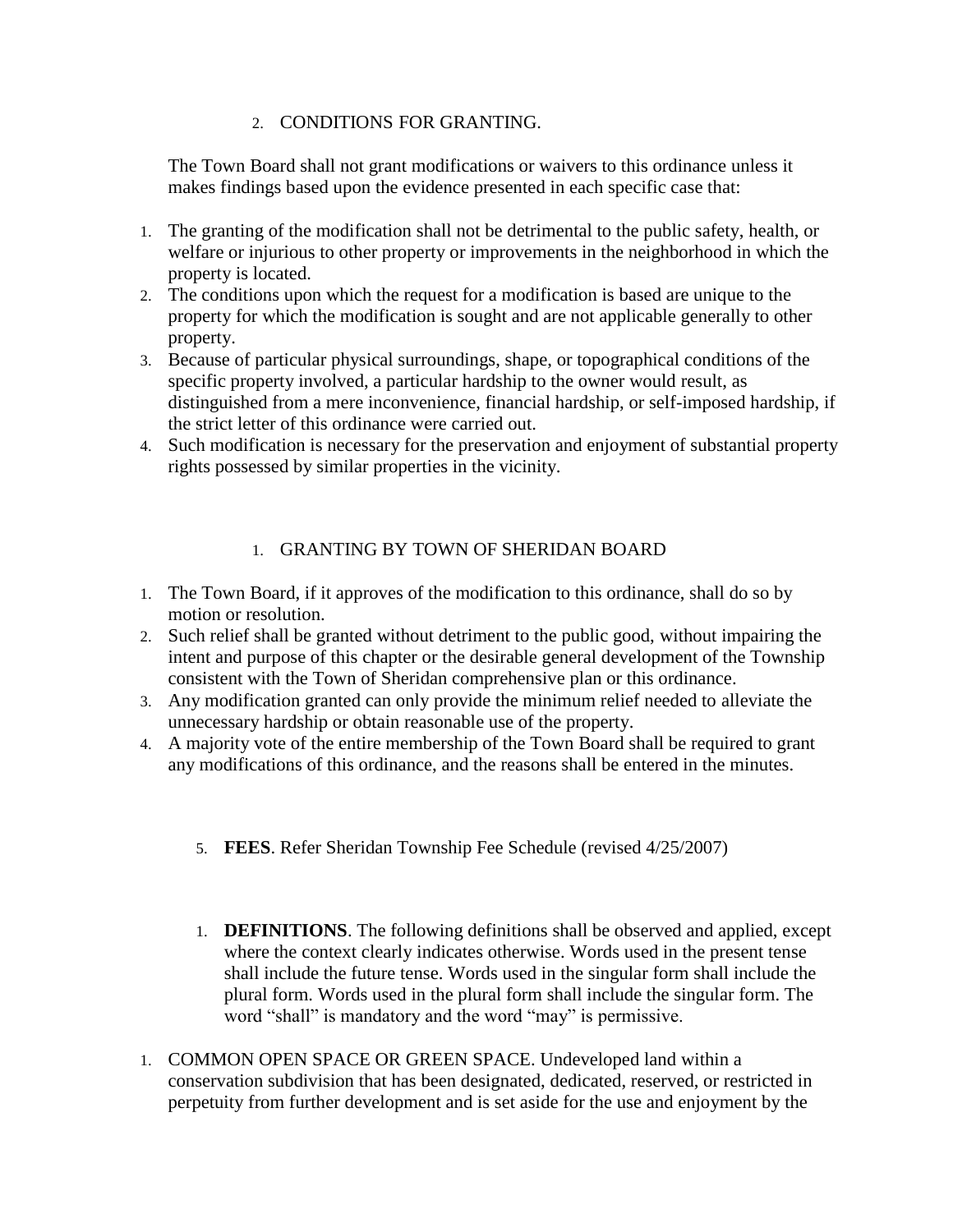residents of the development. In major subdivisions common open space shall meet one of the requirements under Chapter 6 of this ordinance. In minor subdivisions creating less than five (5) lots common open space can be part of individual residential lots. Common open space shall be substantially free of structures, but may contain historic structures and archaeological sites, and/or such recreational facilities for residents as indicated on the approved development plan.

- 2. CONDOMINIUM. A community association combining individual unit ownership with shared use or ownership of common property or facilities, established in accordance with the requirements of the Condominium Ownership Act, Chapter 703 of the Wisconsin Statutes. A condominium is a legal form of ownership of real estate and not a specific building style or type.
- 3. CONSERVATION EASEMENT. The grant of a property right or interest from the property to a unit of government or nonprofit conservation organization or community organization stipulating that the described land shall remain in its natural, scenic, open or wooded state, precluding future or additional development.
- 4. CONSERVATION SUBDIVISION. Compact lots and common open space, and where the natural features of the land are maintained to the greatest extent possible characterize a housing development in a rural setting that.
- 5. GROSS ACREAGE. The total area of a parcel excluding the area of the perimeter street rights-of-way to the center of the street.
- 6. HOMEOWNERS ASSOCIATION. A community association, incorporated or not incorporated, combining individual home ownership with the shared use or ownership of common property or facilities.
- 7. NONPROFIT CONSERVATION ORGANIZATION. Any charitable corporation, charitable association or charitable trust (such as a land trust), the purposes or powers of which include retaining or protecting the natural, scenic or open space values of real property, assuring the availability of real property for agricultural, forest, recreational or open space use, protecting natural resources, maintaining or enhancing air or water quality, or preserving the historical, architectural, archaeological or cultural aspects of real property.
- 8. PARENT PARCEL. This ordinance shall apply to the act of division of a lot, parcel, or tract existing on the effective date of this ordinance or prior ordinances by the owner thereof, or his agent for the purpose of transfer of ownership or building development where the act of division creates one or more new lots, parcels or tracts of less than a rectangular half of a government protracted quarter-quarter section or a government lot.
- 9. SUBDIVISION parent parcel division.
- 10. SUBDIVIDER. Any person, corporation, partnership, association, individual, firm, trust or agent dividing or proposing to divide land resulting in a land division.

## **CHAPTER 3: APPLICATION AND PLAN PROVISIONS**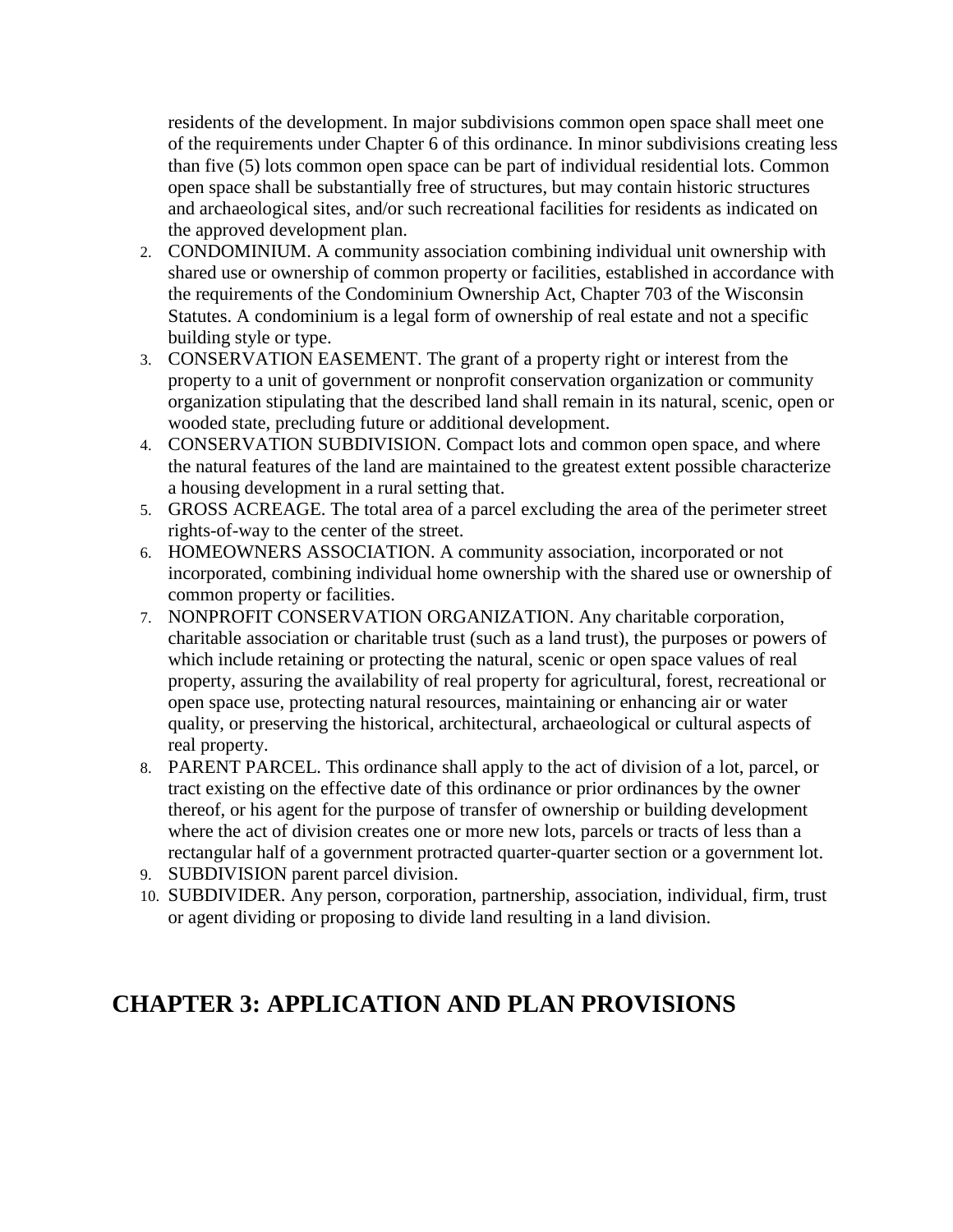- 1. **PRE-APPLICATION CONFERENCE**. Before submitting an application for a land division, minor or major subdivision, the subdivider shall schedule an appointment and meet with the Plan Commission to discuss the purpose and objectives of this ordinance, the Town of Sheridan Comprehensive Plan and other adopted plan implementation devices. In so doing, both subdivider and Plan Commission may reach mutual conclusions regarding the general program and objectives of the proposed development and its possible effects on the community. The conference shall also provide the subdivider with a better understanding of required procedures and help to determine what additional information may be required from the subdivider pursuant to this ordinance.
- 2. **CONCEPT PLAN**. The subdivider shall submit five (5) copies of a series of maps and descriptive inventory information to the Plan Commission at least thirty (30) days prior to the scheduled meeting. Mapping for pre-application conference can be done in any combination of features as long as individual map components can be determined and as a minimum contain the following:

#### 1. **CONCEPT MAP and INVENTORY**.

- 1. CONCEPT MAP The concept map should fully and clearly represent the proposed subdivision. This information may be presented on an aerial photograph at a scale no smaller than one (1) inch  $=$  four hundred (400) feet, include all areas in and within one hundred (100) feet of the proposed subdivision and as a minimum contain the following:
	- 1. The general outlines and past land use, of all buildings and structures.
	- 2. Identify, delineate and define all encumbrances, such as easements or covenants.
	- 3. Approximate location of natural features such as drainage patterns, water bodies, groundwater recharge areas, floodplains and wetlands.
	- 4. Approximate location and general layout of existing and proposed roads and property boundaries.
	- 5. Approximate location of existing land cover on the site, according to general cover type (pasture, woodland, etc.).
	- 6. Location of known critical habitat areas for rare, threatened or endangered species.
	- 7. Location of unique geological resources, such as rock outcrops and glacial features.
	- 8. Additional Information. The Town of Sheridan reserves the right to require additional information if deemed necessary by the Plan Commission or Town Board.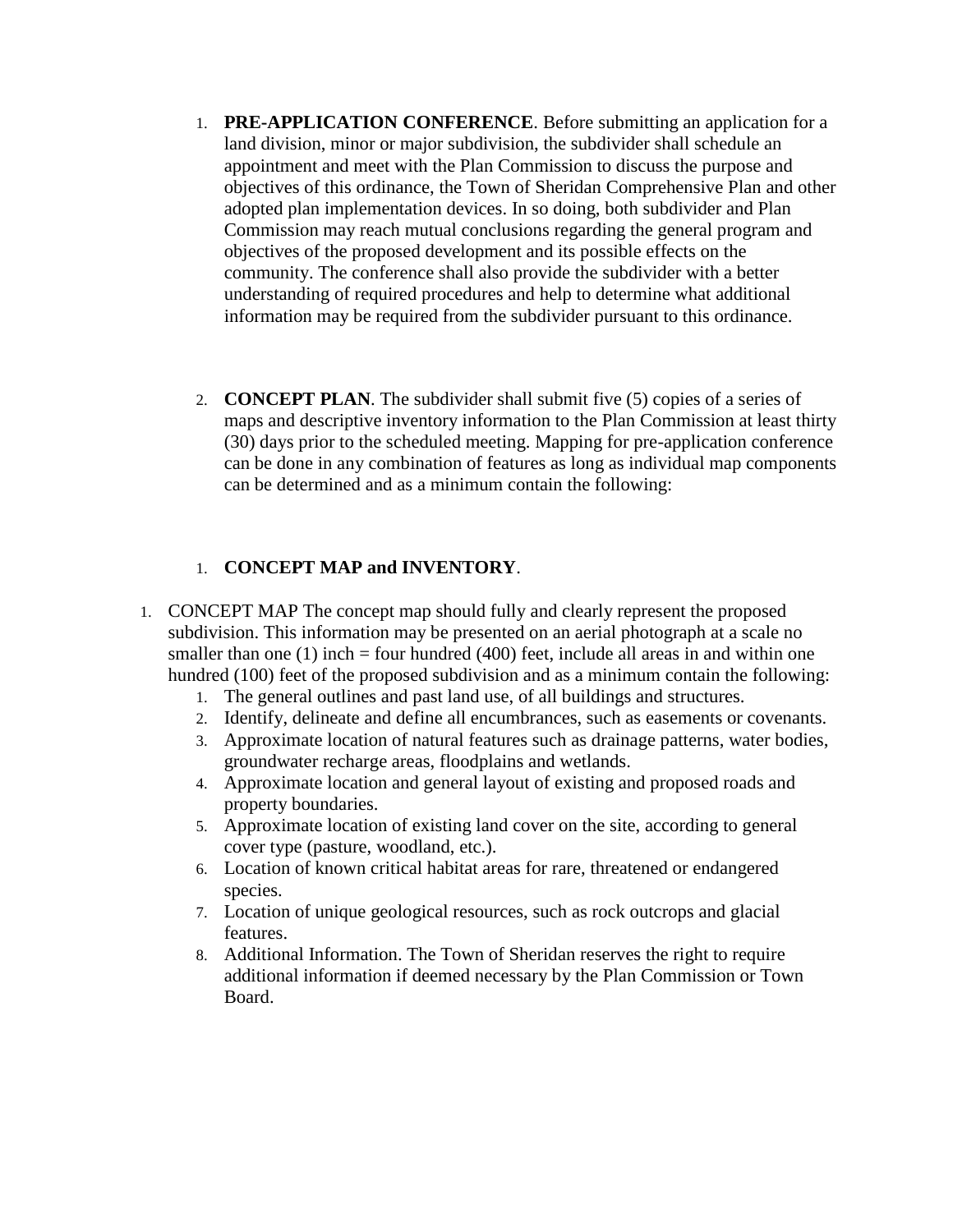- 2. CONCEPT INVENTORY ANALYSIS The subdivider shall submit concept inventory analysis of all areas in and within one hundred (100) feet of the proposed subdivision and include at least the following:
	- 1. The history of cultivated areas, brown fields, waste sites, and waste disposal practices.
	- 2. Cultural resources: brief description of historic character of buildings structures, historically important landscapes, and archaeological features. This includes a review of existing inventories, including those the State Historical Society of Wisconsin maintains for historic buildings, archaeological sites and burial sites.
	- 3. Natural resources: brief description and comments on the general health and condition of the vegetation for each land cover type (pasture, woodland, etc.).
	- 4. Additional Information. The Town of Sheridan reserves the right to require additional information if deemed necessary by the Plan Commission or Town Board.

#### 4. **PRE-APPLICATION REVIEW**

Within 30 days following the pre- application conference, the Plan Commission shall provide a written report informing the subdivider of any additions, changes, or corrections to the concept plan submitted as part of the pre-application.

#### 1. **MINOR SUBDIVISION**

1. GENERAL. Subdivisions, which create less than five (5) parcels or building sites of less than forty (40) acres by successive divisions from the same parent parcel within a period of five (5) years, shall follow the procedures contained in this section.

#### 2. PROCESSING A MINOR SUBDIVISION APPLICATION

- 1. The Town Clerk shall, within five (5) normal workdays after submittal of a subdivision application, transmit copies of the application, maps and other review materials to the Town Board and Plan Commission. The Plan Commission shall review the subdivision application for completeness and notify the Town Clerk of any missing items. The Town Clerk shall notify the subdivider by first class mail of any missing items and shall prepare an affidavit of the mailing.
- 2. The Plan Commission shall coordinate and establish the application review processing timeline with the Town Clerk.
- 3. The subdivider or designee shall attend both the Plan Commission meeting and the Town Board meeting where such subdivision is listed as an agenda item. Subdivider or designee shall make a presentation of the subdivision for consideration. Failure of the subdivider or designee to attend either meeting may be used as grounds to recommend denial of the subdivision application.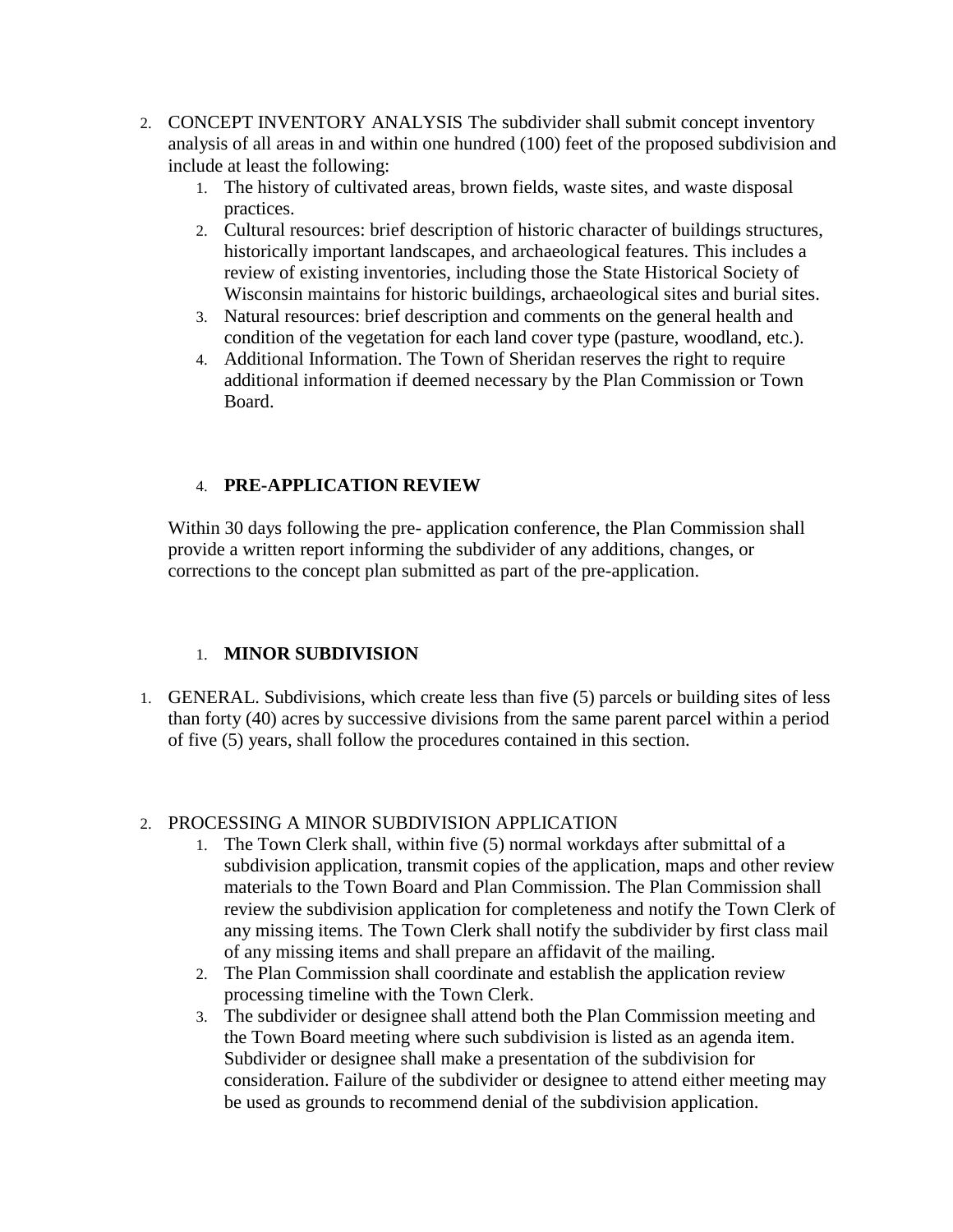#### 6. **MINOR SUBDIVISION SUBMITTALS**

The subdivider shall submit ten (10) copies of a series of maps and descriptive information to the Plan Commission at least thirty (30) days prior to the scheduled meeting and as a minimum contain the following:

#### 1. DEVELOPMENT YIELD ANALYSIS.

The subdivider shall submit a table showing the maximum number of dwelling units that would be permitted under the county zoning ordinance, consistent with the minimum lot size, lot widths, set backs, and other provisions of the zoning ordinance and compare it to the number of dwelling units proposed. Land that is undeveloped because of other laws and ordinances that prohibit development in certain areas (e.g. floodplains, wetlands, steep slopes, and drainage ways) shall be excluded from the development yield analysis. The Plan Commission may waive submittal of a Development Yield Analysis for a subdivision creating one (1) lot or building site.

#### 2. PROJECT AND DEVELOPMENT INFORMATION.

The subdivider shall submit the following:

- 1. Name, address, and telephone number of the legal owner and, if applicable, agent of the property.
- 2. Name, address, and telephone number of the professional person(s) responsible for subdivision design, for the design of the public improvements, and for surveys.
- 3. Date of preparation

#### 3. MAP OF EXISTING SITE CONDITIONS. (revised 4/25/2007)

The Map of Existing Site Conditions for the proposed Certified Survey Map (CSM) or plat shall be prepared at a convenient scale no smaller than one  $(1)$  inch = four hundred (400 feet) and shall include all areas in and within one hundred (100) feet of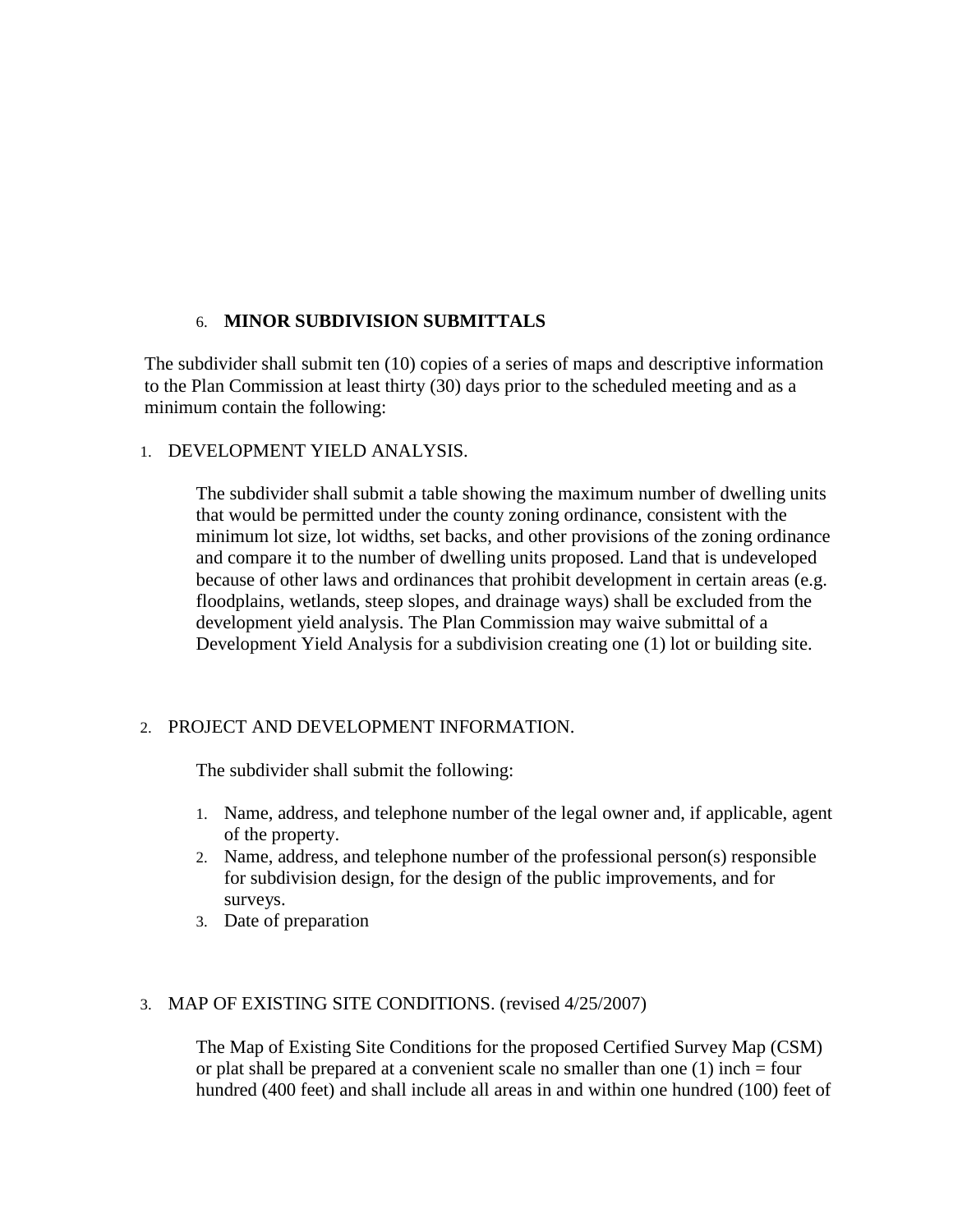the proposed subdivision. More than one (1) sheet may be used to present the information required in this section and shall include the following;

- 1. Boundary line of the proposed site and all property to be subdivided. Include all contiguous land owned or controlled by the subdivider.
- 2. Show the type, width and condition of street improvements; railroad or major utility rights-of-way; Location, width, and names of all existing platted streets and rights- of-ways to parks and other public open spaces; location and widths of existing snowmobile trails or other recreational trails; and permanent buildings and structures.
- 3. Location, widths and names of all existing public and private easements.
- 4. Identify by name and ownership boundary lines of all adjoining lands.
- 5. Topographic data including contours at intervals of not more than two (2) feet. Elevation values shall be based on the National Geodetic Vertical Datum of 1929 NGVD 29 or the North American Datum of 1988 NAVD 88 or future adjustments to NAVD 88 as defined by the National Geodetic Survey. Location, description and elevation of a minimum of two (2) benchmarks based off of such datum shall be noted on the proposed CSM or plat. If the proposed CSM or plat creates a lot(s) greater than one (1) acre the Plan Commission may reduce the topographic area to include the area within and to a minimum distance of fifty (50) feet beyond the limits of disturbance of the proposed building site. With respect to, only, minor subdivisions and at the request of the subdivider the Plan Commission may waive the topographic requirements and allow the subdivider to submit United States Geodetic Survey (USGS) information or an approved equal.
- 6. Location of significant natural resource features on the site i.e. wetlands, floodplains, watercourses, existing wooded areas, stand alone trees with a caliper of twenty-four (24) inches measured four (4) feet off of the ground, slopes greater than 20%, drainage ways, habitat for rare, threatened, and endangered species, and other natural resource features.
- 7. Location of burial sites categorized under Wis. Stat. 157.70, Indian Mounds, national and state register listed properties, and locally designated historic properties.
- 8. Location of existing soil classifications including hydric soils, depth to bedrock, depth to water table, suitability for road fill and suitability for highway location.
- 9. Legal description of the property.
- 10. Location of existing zoning classifications.
- 11. Provide graphic scale, north arrow, name address and phone number of person(s) responsible for preparing Map of Existing Site Conditions and date of preparation.
- 12. Minimum front, side, and rear yard building setbacks for all lots within the proposed CSM or plat.
- 13. Indication of the use of any lot within and beyond the proposed CSM or plat.
- 14. Location and size of all proposed and existing sanitary lines and water mains, proposed community sewer and water system, or individual on-site septic system and potable water sources.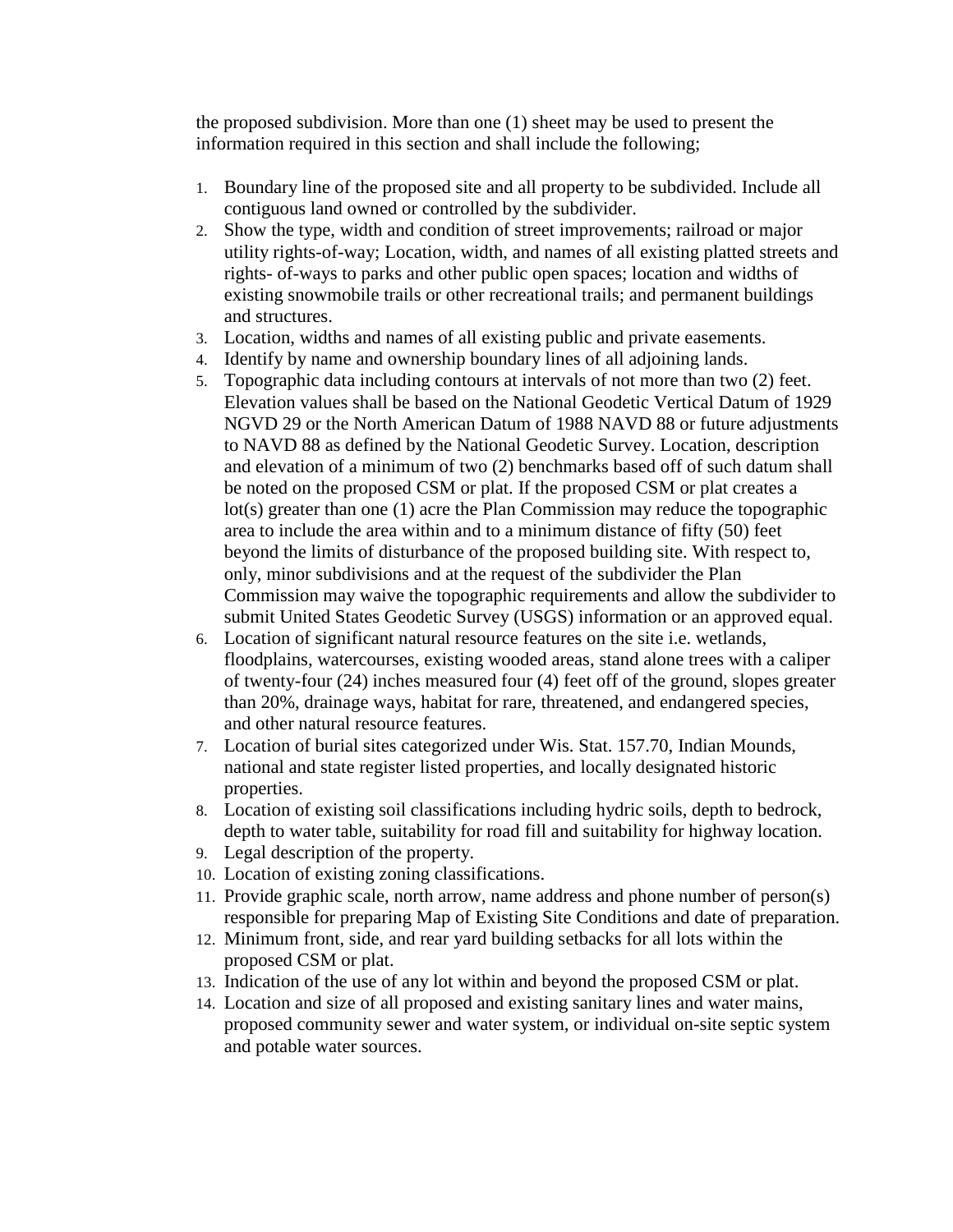- 15. Location and size of all proposed and existing storm sewer (lines, drains, inlets, manholes), culverts, retention/detention ponds, swales, infiltration practices and areas, and other storm water facilities.
- 16. Open space areas, other than pedestrian ways and utility easements, intended to be dedicated or reserved for public use, including the size of such area or areas in acres. Provide information on the conditions, if any, of the dedication or reservation.
- 17. Water storage for fire fighting, common retention pond or lake with a minimum of 25,000 gallons pre dwelling or suitable alternative.
- 18. Maintenance plans for restoration and or long-term management of the conservation easement and open space areas.
- 19. Total acreage of the proposed CSM or plat.
- 20. The Town reserves the right to require additional information if deemed necessary by the Town Board or Plan Commission.

#### 4. PRELIMINARY MAP or PLAT.

The Preliminary Map or Plat shall be prepared by a licensed land surveyor at a convenient scale no smaller than one  $(1)$  inch = four hundred (400 feet). More than one (1) sheet may be used to present the information required in this section and shall include the following:

- 1. Exact length and bearing of the centerline of all streets.
- 2. Exact street width along the line of any obliquely intersecting street.
- 3. Exact location and description of utility and drainage easements.
- 4. All lands reserved for future public acquisition or reserved for the common use of property owners within the CSM or plat, including public access to navigable waterways.
- 5. Railroad right-of way within and abutting the plat.
- 6. Restrictions relating to access along public ways.
- 7. Restrictive covenants, deed restrictions, conservation easements for the proposed subdivision shall be filed with the final CSM or plat.
- 8. Legal instruments detailing the ownership of the common open space, as required in Chapter 6, which shall be filed with the final CSM or plat.
- 9. Preliminary CSM or plat shall meet all the surveying and monumenting requirements of section 236.15 of the Wisconsin Statutes.
- 10. Where the CSM or plat is located within a quarter section, the corners of which have been relocated, monumented, and coordinated by Dunn County, the CSM or plat shall be tied directly to two (2) of the section or quarter corners so relocated, monumented, and coordinated. The exact grid bearing and distance of such tie shall be determined by field measurements, and the material and Dunn County plane coordinates of the monument marking the relocated section or quarter corner to which the CSM or plat is tied shall be indicated on the CSM or plat.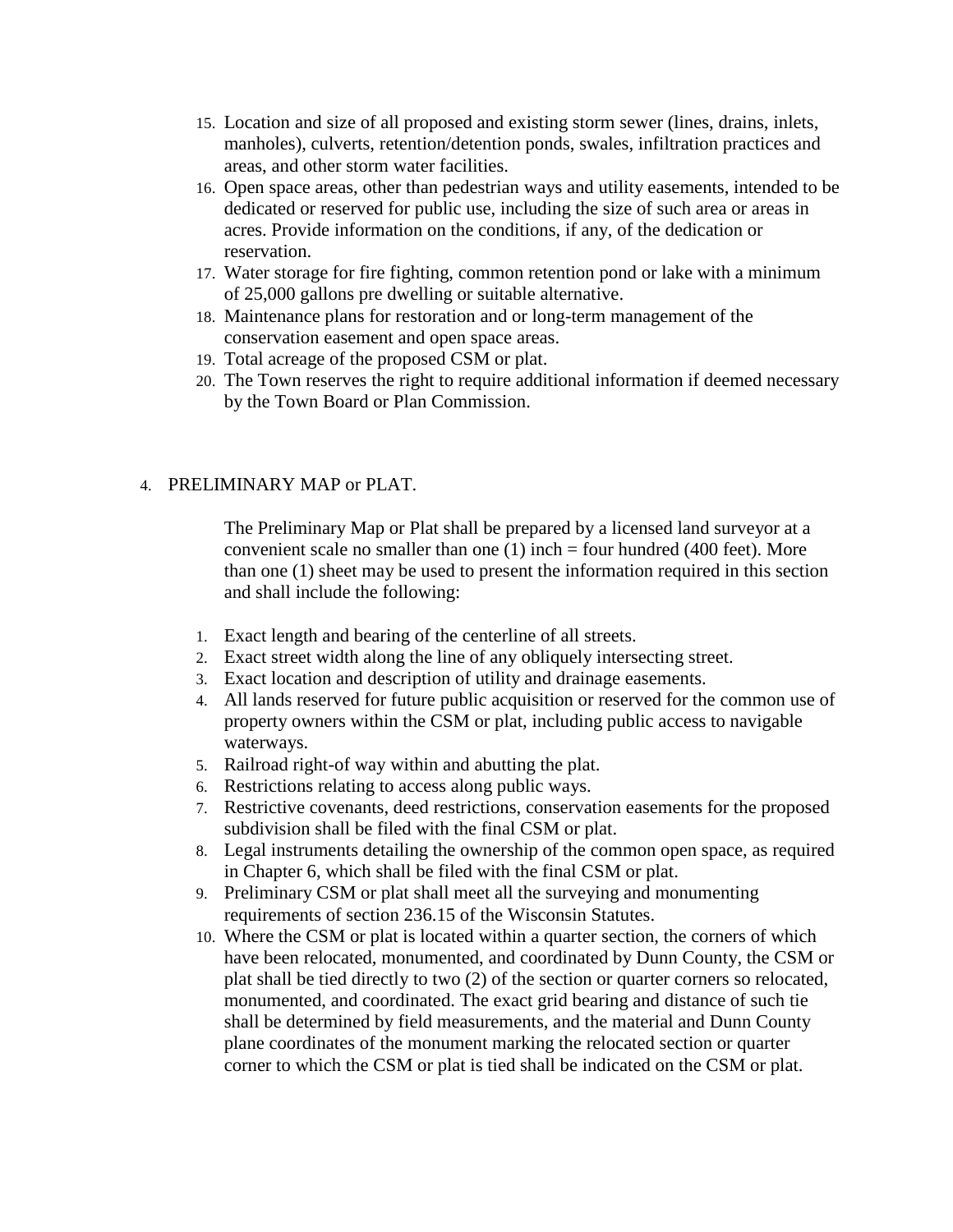11. Certificates. The CSM or plat shall provide all the certificates required by section 236.21 of the Wisconsin Statutes. In addition, the surveyor shall certify that the surveyor has fully complied with all sections of this chapter.

#### 5. PRELIMINARY CONSTRUCTION PLANS.

The Preliminary Construction Plans shall be prepared, at a convenient scale, by a licensed engineer. All roads and streets shall be designed according to the Town of Sheridan Road Standards. The Plan Commission may waive submittal of the preliminary construction plans if the proposed CSM or plat is not creating, extending or modifying a street or road. More than one (1) sheet may be used to present the information required in this section and shall include the following:

- 1. Preliminary Plan and Profile. Proposed street centerline profile grades, showing the existing and proposed profile grade lines.
- 2. Preliminary Grading and Erosion Control Plan. A plan showing existing and proposed grades, drainage patterns, and storm water facilities as per Chapter 4.3 (2) (1). The plan shall show the location and extent of grading activities in and within one hundred (100) feet of the proposed subdivided area, overall area of the site in acres, total impervious area, stockpile locations, erosion and sediment control facilities, and a schedule for erosion and sediment control practices including site specific requirements to prevent erosion at the source. Major trees within the CSM or plat to be preserved, with a diameter of twenty four (24) inches or more measured four (4) feet above ground level and measures for protecting such trees, shall be shown on the plan. The Plan Commission may allow the preliminary grading and erosion control plan to be prepared by a non-licensed individual(s) for a subdivision creating one (1) lot or building site and disturbing less than ten thousand (10,000) square feet.
- 3. Preliminary location of sewage disposal, water supply, storm water management, and flood control devices, systems and or areas. The Plan Commission may allow the preliminary location of such systems, devices and or areas to be prepared by a non-licensed individual(s) for a subdivision creating one (1) lot or building site and disturbing less than ten thousand (10,000) square feet

#### 6. ADDITIONAL INFORMATION

- 1. The Town Board may require a proposed subdivision layout of all or part of contiguously owned land even though the division is not planned at the time.
- 2. The Town Board reserves the right to require additional information if deemed necessary by the Plan Commission or Town Board.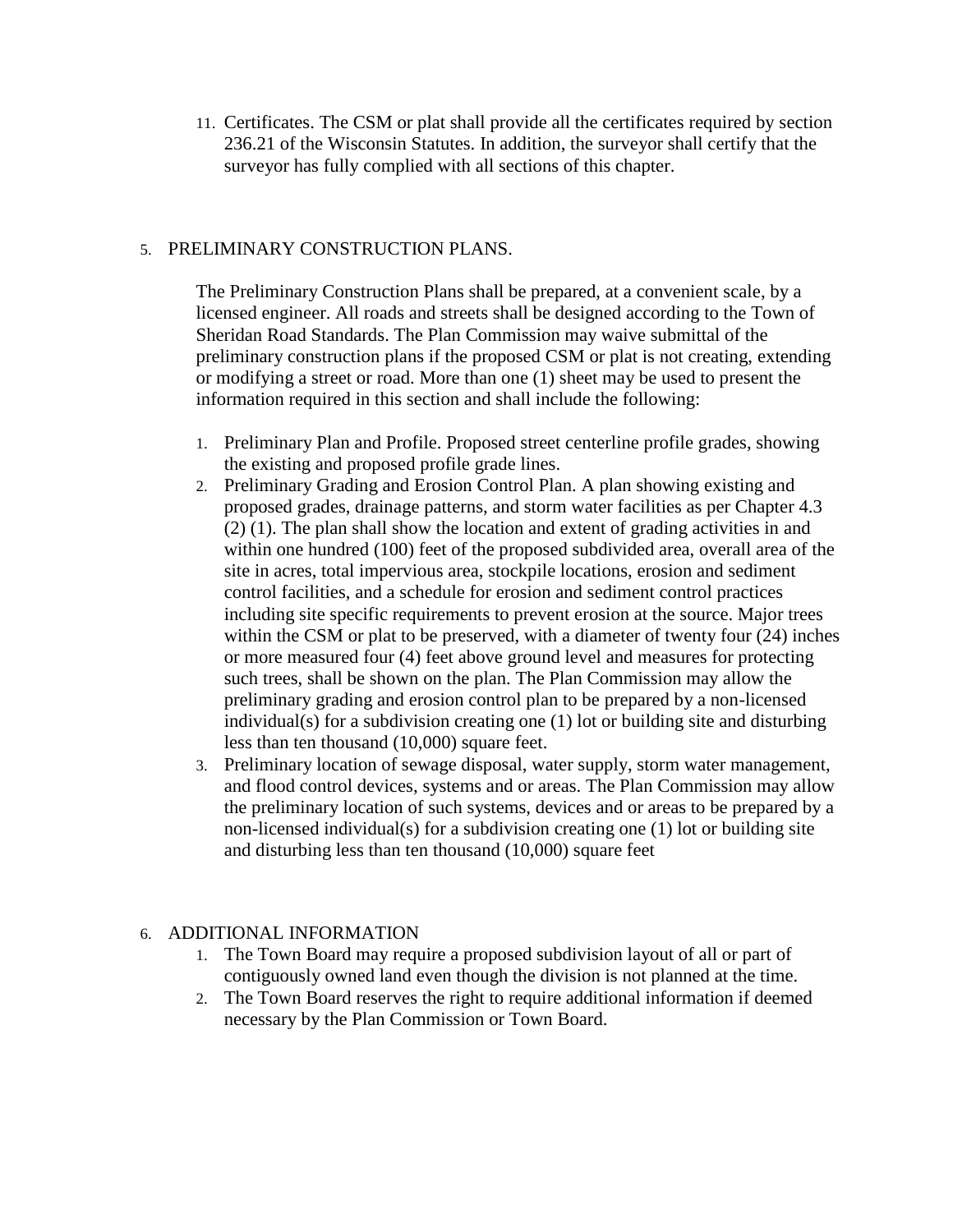#### 1. **PRELIMINARY APPROVAL, CONDITIONAL APPROVAL OR REJECTION**

#### 1. PLAN COMMISSION RECOMMENDATION.

The Plan Commission shall after negotiations with the subdivider on changes and the kind and extent of public improvements that shall be required, review the preliminary CSM or plat, and other relevant information for conformance with this ordinance, the Town of Sheridan Comprehensive Plan and all other laws, ordinances, rules, regulations and plans. The Plan Commission shall recommend to the Town Board rejection, approval, or conditional approval of the preliminary CSM or plat and said CSM or plat be reviewed by the Town Board as the final CSM or plat. The Plan Commission may recommend rejection if there is incomplete or inadequate information.

#### 2. REFERRALS OF PRELIMINARY CSM or PLAT.

If the subdivision results in a state or county subdivision as defined in either Wisconsin Statutes 236.02 (12) or the Dunn County Subdivision Regulations, respectively, the sub divider shall also submit the original drawing of the preliminary CSM or plat to the appropriate agency for review, in accordance with Chapter 236.12 (6), Wis. Stats.

#### 3. NOTIFICATION.

The Town Clerk shall give notice of the Town Board's review on the CSM or plat by listing it as a Town Board agenda item in the meeting notice published in the official local government newspaper. The notice shall include the name of the applicant, the address of the property in question, and the requested action.

#### 4. RESULTS OF APPROVAL.

Approval of a preliminary CSM or plat shall be valid as per Wisconsin Statutes 236.349(2)(b) Approval or conditional approval of a preliminary CSM or plat shall not constitute automatic approval. The preliminary CSM or plat shall be deemed an expression of approval or conditional approval of the layout submitted as a guide to the preparation of the final CSM or plat, which shall be subject to further consideration by the Town Board at the time of its submission.

#### 1. **FINAL REVIEW PROCEDURES**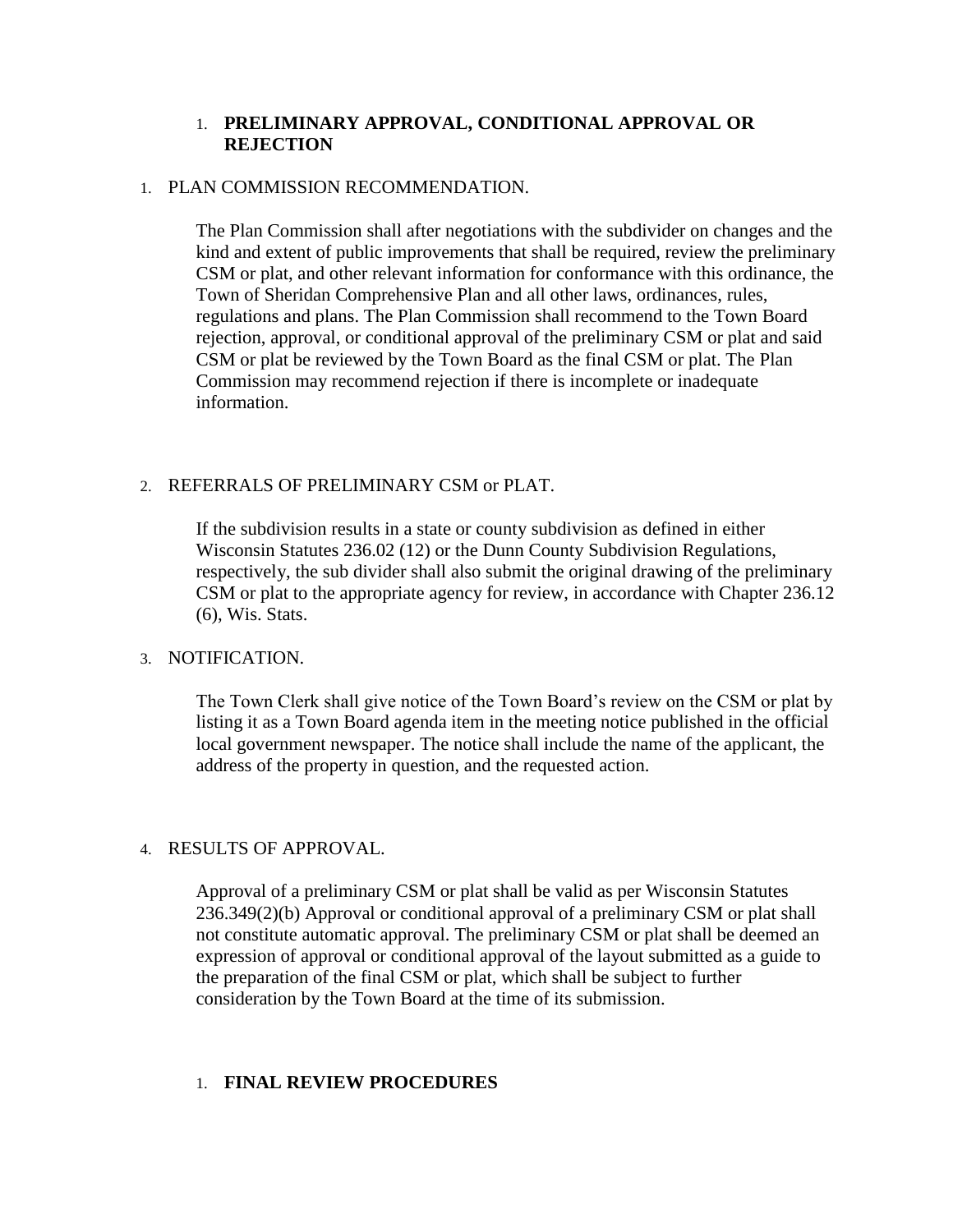#### 1. FINAL APPLICATION.

The subdivider shall prepare a final application and shall file five (5) copies of the final application and all other submittals with the Town Clerk at least thirty (30) days prior to the meeting of the Town Board at which action is desired. The owner or subdivider shall file the final application not later than submittal requirements of Wisconsin Statutes 236.34(2) (b). The subdivider or subdivider's agent shall also submit at this time a current certified abstract of title or such other evidence as the Town Board may require showing ownership or control.

#### 2. FINAL CERTIFIED SURVEY MAP (CSM) OR PLAT.

The subdivider may seek final approval following approval or conditional approval of the preliminary CSM or plat. Final CSM or plat shall be prepared by a licensed surveyor and shall correctly show, in addition to the information required for Sec. 236.20 and/or Sec. 236.34 of the Wisconsin Statutes, the Dunn County Comprehensive Ordinances and the requirements under chapter 3.5(4) of this ordinance. The final CSM requires a signature box for recording purposes.

#### 3. FINAL CONSTRUCTION PLANS.

If required as per chapter 3.6(5) of this ordinance then, simultaneously with the filing of the final CSM or plat, the owner shall file with the Town Clerk five (5) copies of the final construction plans and specifications of public improvements. The final construction plans shall be prepared, at a convenient scale, by a licensed engineer. All roads and streets shall be designed according to the Town of Sheridan Road Standards More than one (1) sheet may be used to present the information required in this section and shall include the following;

- 1. Final Plan and Profile. Indicating the existing and proposed street centerline alignment, profile grades; ditch grades and the location, slope and size of all drainage structures. Pursuant to private road ordinance.
- 2. Final Grading and Erosion Control Plan. A plan showing existing and proposed grades, drainage patterns, and storm water facilities as per Chapter 4.3 (2) (1). The plan shall show the location and extent of grading activities in and within one hundred (100) feet of the proposed subdivided area, overall area of the site in acres, total impervious area, stockpile locations, erosion and sediment control facilities, and a schedule for erosion and sediment control practices including site specific requirements to prevent erosion at the source. Major trees within the proposed CSM or plat with a diameter of 24 inches or more measured four (4) feet ground level, and measures for their protection shall be shown on the final grading and erosion control plan. The Town Board may allow the final grading and erosion control plan to be prepared by a non-licensed individual(s) for a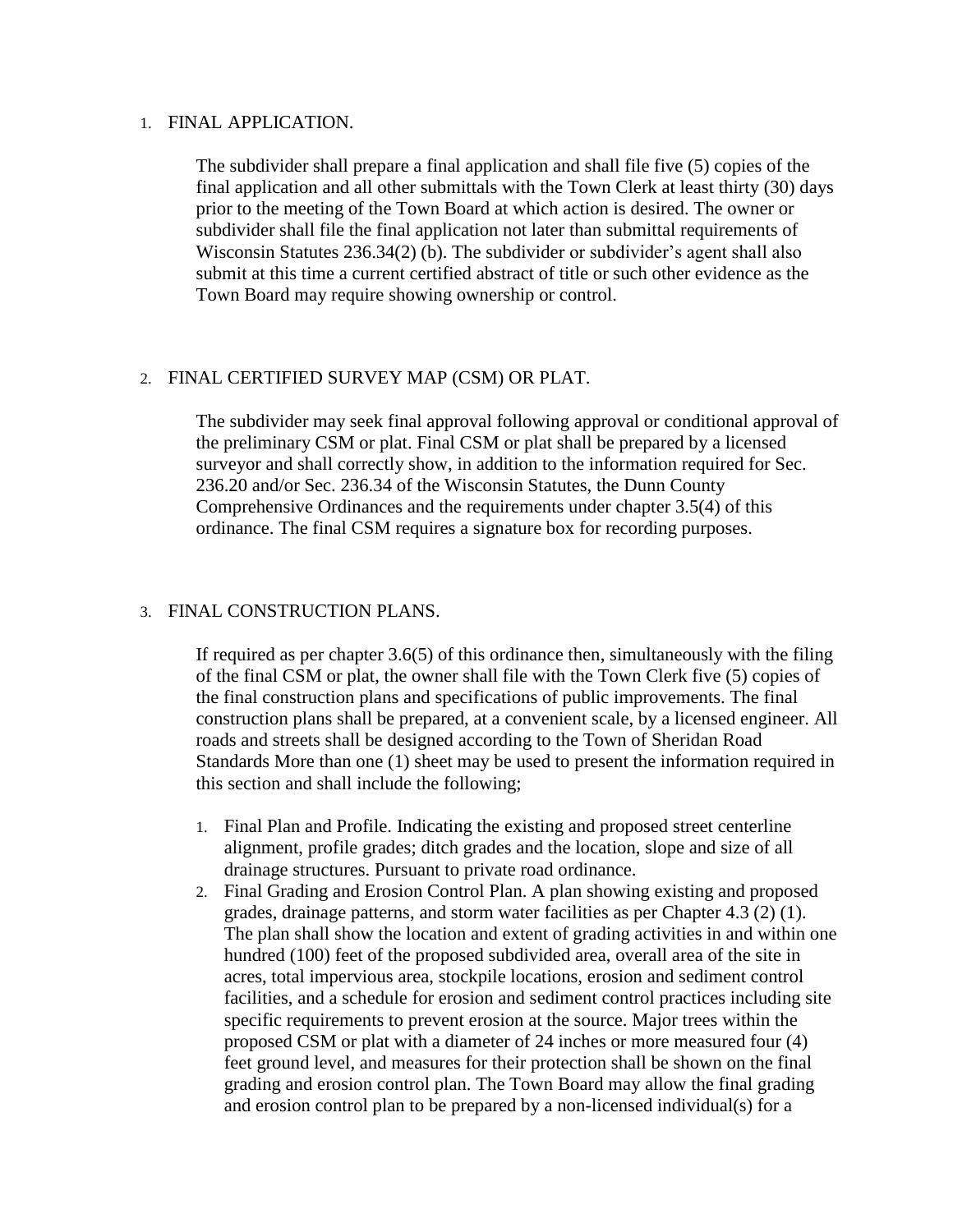subdivision creating one (1) lot or building site and disturbing less than ten thousand (10,000) square feet.

3. Provision for sewage disposal, water supply, storm water management, and flood control.

#### 4. ADDITIONAL INFORMATION

Requirements are found under Chapter 3.2 of this ordinance.

#### 5. REFERRALS OF FINAL CSM or PLAT

Requirements are found under Chapter 3.6(2) of this ordinance.

#### 6. NOTIFICATION.

Requirements are found under Chapter 3.6(3) of this ordinance.

#### 7. AMENDMENT.

If the subdivider desires to amend the final CSM or plat as approved, the

subdivider may resubmit the amended CSM or plat, which shall be done in accordance with Chapter 3 of this ordinance except for the fee, unless the amendment is, in the opinion of the Town Board, of such scope as to constitute a new application, in which case it shall be refiled.

#### 8. TOWN OF SHERIDAN BOARD REVIEW.

The Board shall, approve or reject such CSM or plat. The Town Clerk shall mail one (1) copy of the final CSM or plat to the subdivider with the date and action endorsed thereon; and if approved, conditionally approved or rejected, the conditions for approval or reasons for rejection shall be stated in the minutes of the meeting. The Town Clerk shall also send a letter setting forth the conditions of approval or the reasons for rejection. One (1) copy of the final CSM or plat shall be filed in the Town records. If the Town Board fails to act within ninety (90) days of the filing of the subdivision application, without a written extension, requested by the subdivider, and no unsatisfied objections having been filed, the CSM or plat shall be deemed approved.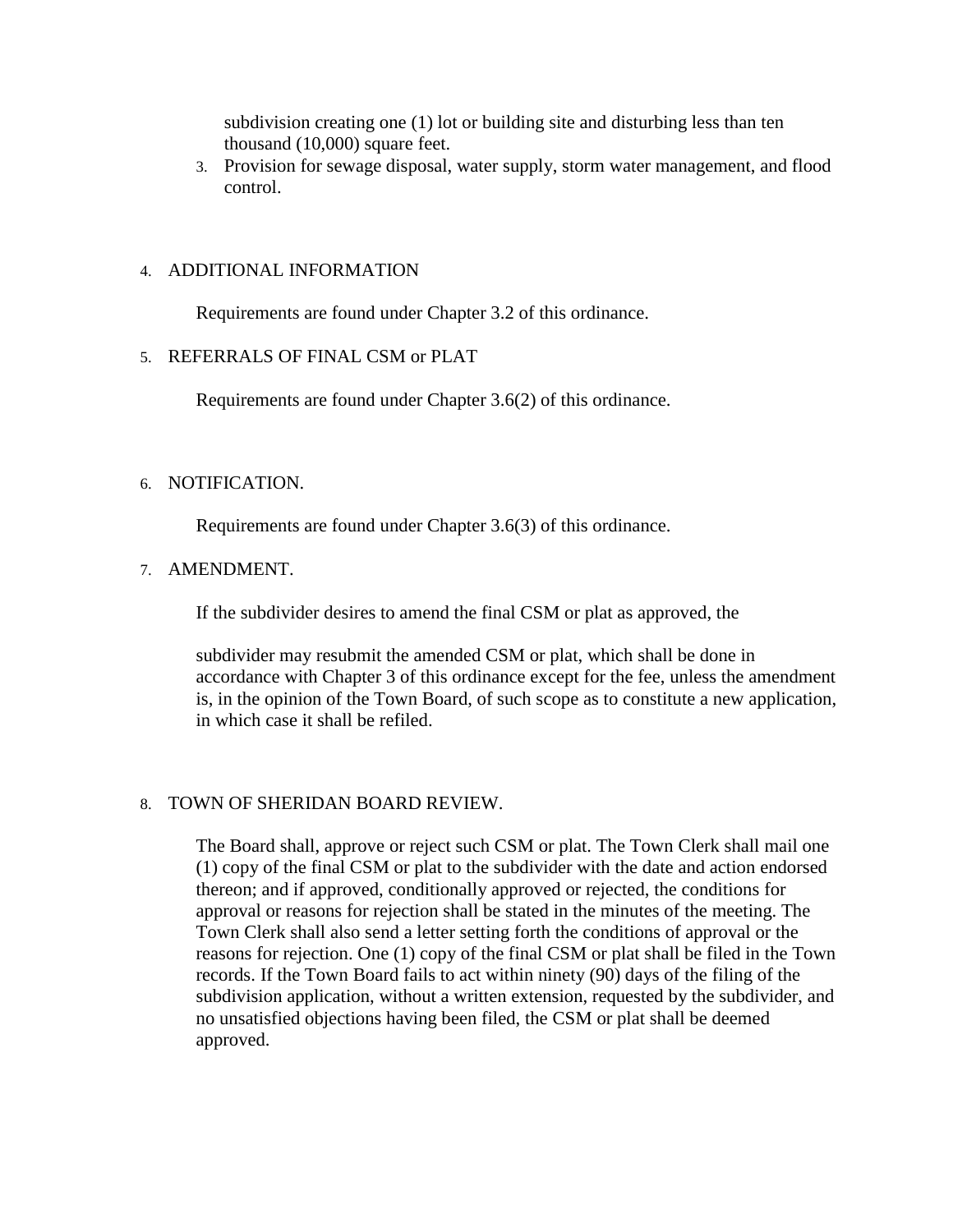#### 9. OFFICIAL RECORDING.

After the final CSM or plat has been approved by the Town Board and any required improvements either installed or a contract and sureties ensuring their installation is filed, the Town Board shall cause the certificate inscribed upon the original CSM or plat attesting to such approval to be duly executed and the CSM or plat returned to the subdivider for recording with the County Register of Deeds along with all conservation easements and deed restrictions. The final CSM or plat shall be recorded as per 236.34 (2)(b). The Register of Deeds cannot record the CSM or plat unless it is offered within the time specified in Wisconsin statutes 236.34(b)(2).

1. **FEES**. (revised 4/25/2007)

#### 1. APPLICATION REVIEW FEE.

All subdivision applications shall be accompanied by an application review fee established by the Town Board as set forth in the Town of Sheridan Fee schedule.

#### 2. ADDITIONAL COSTS.

The subdivider shall be responsible for reimbursing the Town of Sheridan for engineering, inspection, legal, and administrative costs incurred by the Town in reviewing minor subdivisions.

#### 1. **MAJOR SUBDIVISION**

#### 1. PRE-APPLICATION, CONCEPT PLAN,MAP and INVENTORY

Refer to Sections 3.1, 3.1, and 3.3 of the ordinance.

#### 2. GENERAL.

Subdivisions, which create five (5) or more lots or building sites which are less than forty (40) acres in size by successive divisions from the same parent parcel within a period of five (5) years, shall follow the procedures contained in this section.

#### 3. PROCESSING A MAJOR SUBDIVISION APPLICATION.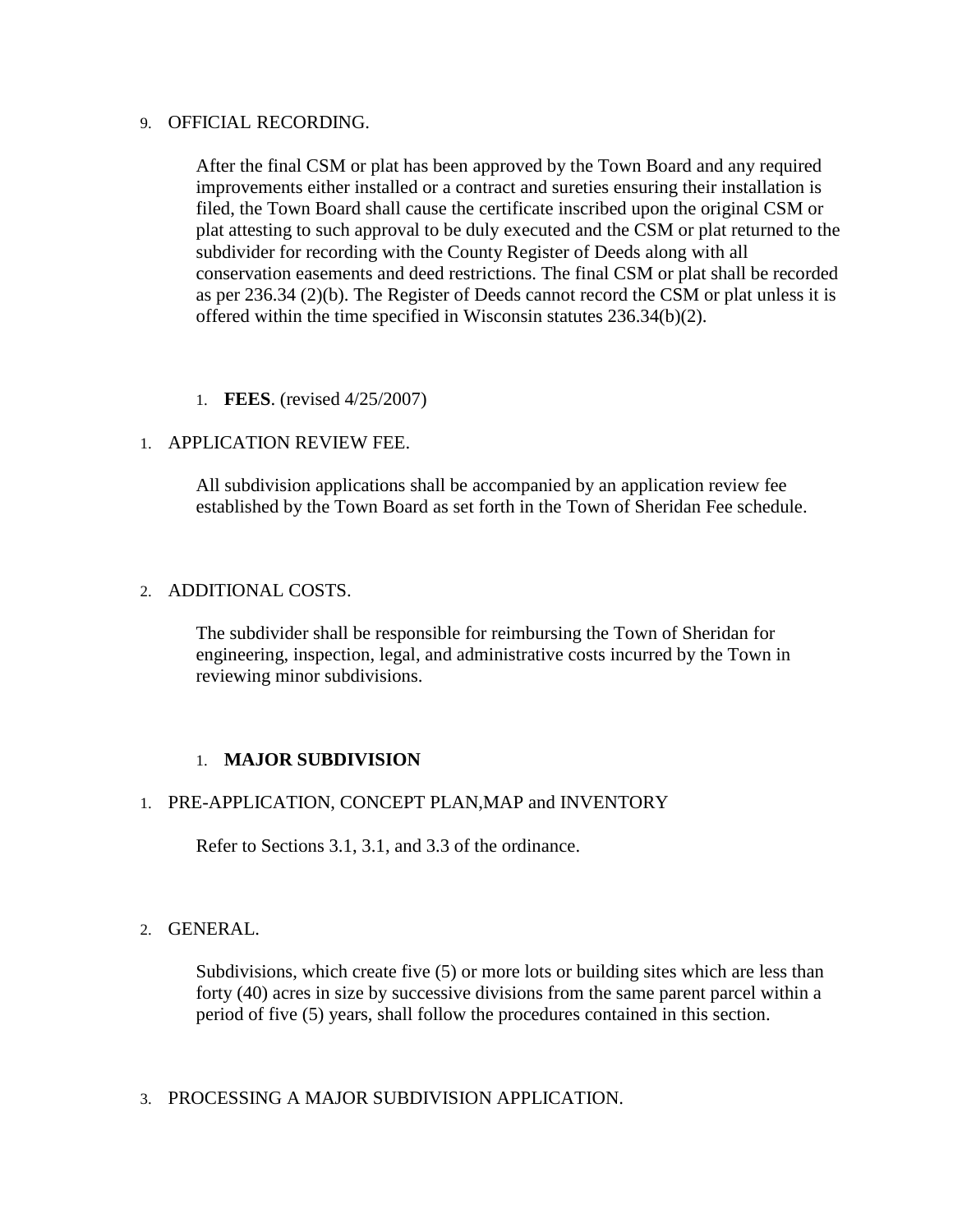Processing requirements are found under Chapter 3.5 (2) of this ordinance.

- 11. **MAJOR SUBDIVISION SUBMITTALS** Refer to Section 3.6
- 12. **PRELIMINARY APPROVAL, CONDITIONAL APPROVAL OR REJECTION** Refer to Section 3.7
- 13. **FINAL REVIEW PROCEDURES** Refer Section 3.8
- 14. **FEES**. Refer Section 3.9

## **CHAPTER 4: REQUIREMENTS FOR DESIGN IMPROVEMENTS**

#### 1. **LAND SUITABILITY**.

No land shall be developed if identified as being environmentally sensitive. Areas determined to be environmentally sensitive may be included as common open space but shall not be included in the development yield analysis in Chapter 3.6 (1). The Plan Commission shall have the ability to specify which areas may be preserved. These lands shall be identified as out lots or other designation that indicates the land is not available for development. Areas identified as being environmentally sensitive include, but are not limited to:

- 1. All areas mapped as floodplain by the Federal Emergency Management Agency (FEMA), Wisconsin Department of Natural Resources, or any other public or private entity.
- 2. All wetlands as defined in NR 103.02(5) of the Wisconsin Administrative Code, including a seventy-five (75)-foot buffer.
- 3. All areas within seventy-five (75) feet of the ordinary high water mark of navigable streams and lakes, as identified by Wisconsin Department of Natural Resources Water Management Specialists.
- 4. All areas having slopes greater than twenty (20) percent.
- 5. Burial sites and Indian mounds.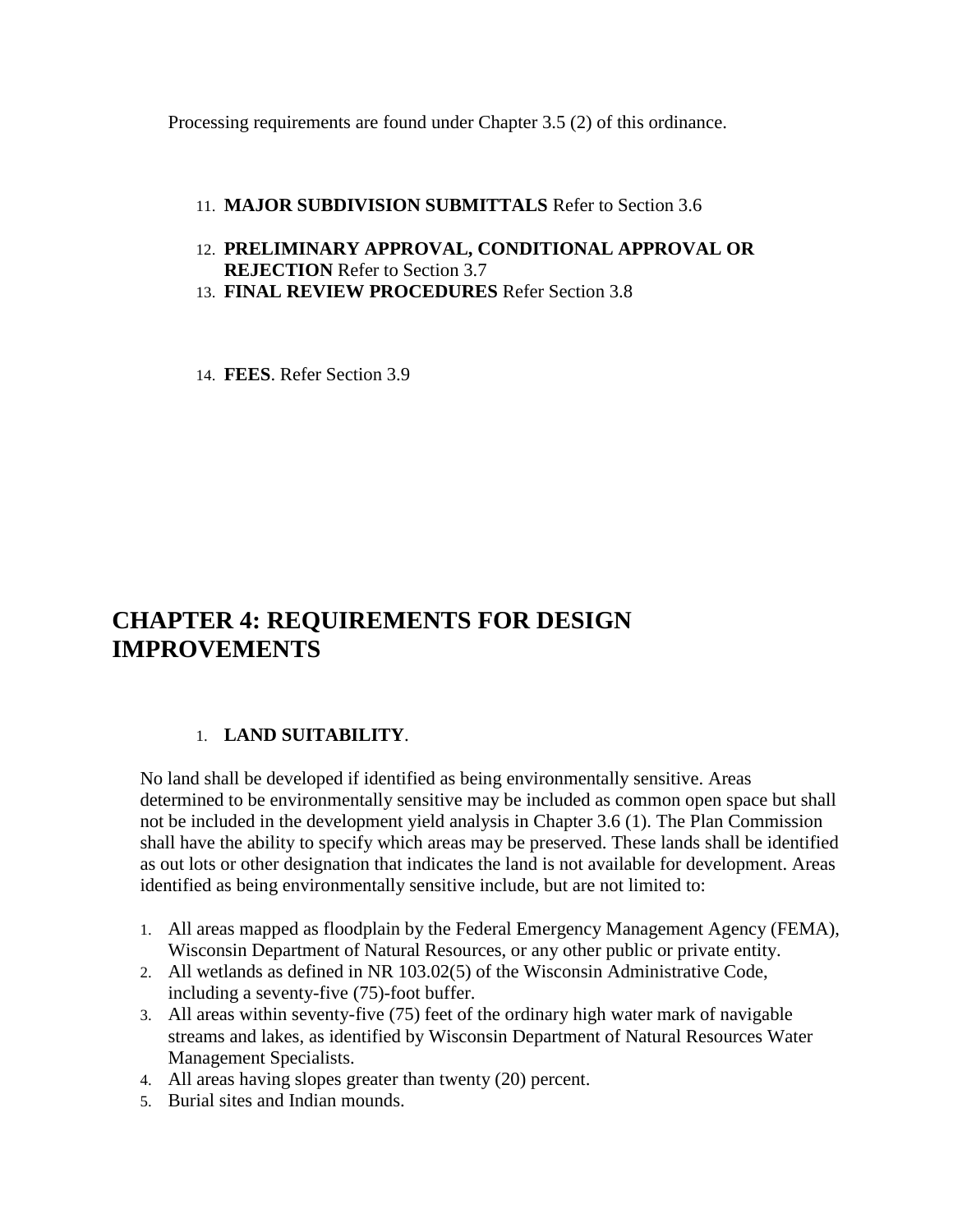6. Drainage ways that contain running water during spring runoff or during storm events including a twenty-five (25) foot buffer from the edge of the drainage way.

#### 2. **DEVELOPMENT YIELD**.

The number of residential units for a parcel shall be determined in accordance with the following:

- 1. The development yield analysis in Chapter 3.6 (1) shall establish the base development yield for the parcel.
- 2. The base development yield may be increased if the development complies with one or more of the following standards:
	- 1. Creating an endowment where the principal would generate sufficient annual interest to cover the conservation easement holder's yearly costs (insurance, taxes, maintenance, enforcement, etc.).
	- 2. Providing for access by the general public to open space, trails, parks or other recreational facilities, excluding golf courses.
	- 3. Providing affordable housing, to include a minimum of twenty-five (25) percent of all units that would be affordable to moderate income households, as defined by the U.S. Department of Housing and Urban Development.
	- 4. Reusing historical buildings and structures, including those sites inventoried by the State Historical Society of Wisconsin. The U.S. Secretary of the Interior's Standards for Rehabilitation of Historic Properties shall apply.
	- 5. Providing for shared sewage and water facilities.
	- 6. Providing additional open space in ten (10) percent increments. Each ten (10) percent increase would qualify as a separate development yield bonus.
- 3. Each standard provides a development yield bonus of five (5) percent in addition to the base development yield. The maximum bonus permitted is twenty (20) percent.

#### 1. **PERFORMANCE STANDARDS**

1. GENERAL CONSIDERATIONS.

All subdivisions shall identify a conservation theme or themes and shall be identified at the time of the pre-application conference. Conservation themes may include, but are not limited to, forest stewardship, water quality preservation, farmland preservation, natural habitat restoration, view shed preservation, or archaeological and historic properties preservation. The Plan Commission shall have the ability to specify which areas may be preserved.

#### 2. RESIDENTIAL LOT REQUIREMENTS.

1. Existing farmsteads to be preserved shall have a driveway as part of the preservation of scenic and historic rural character.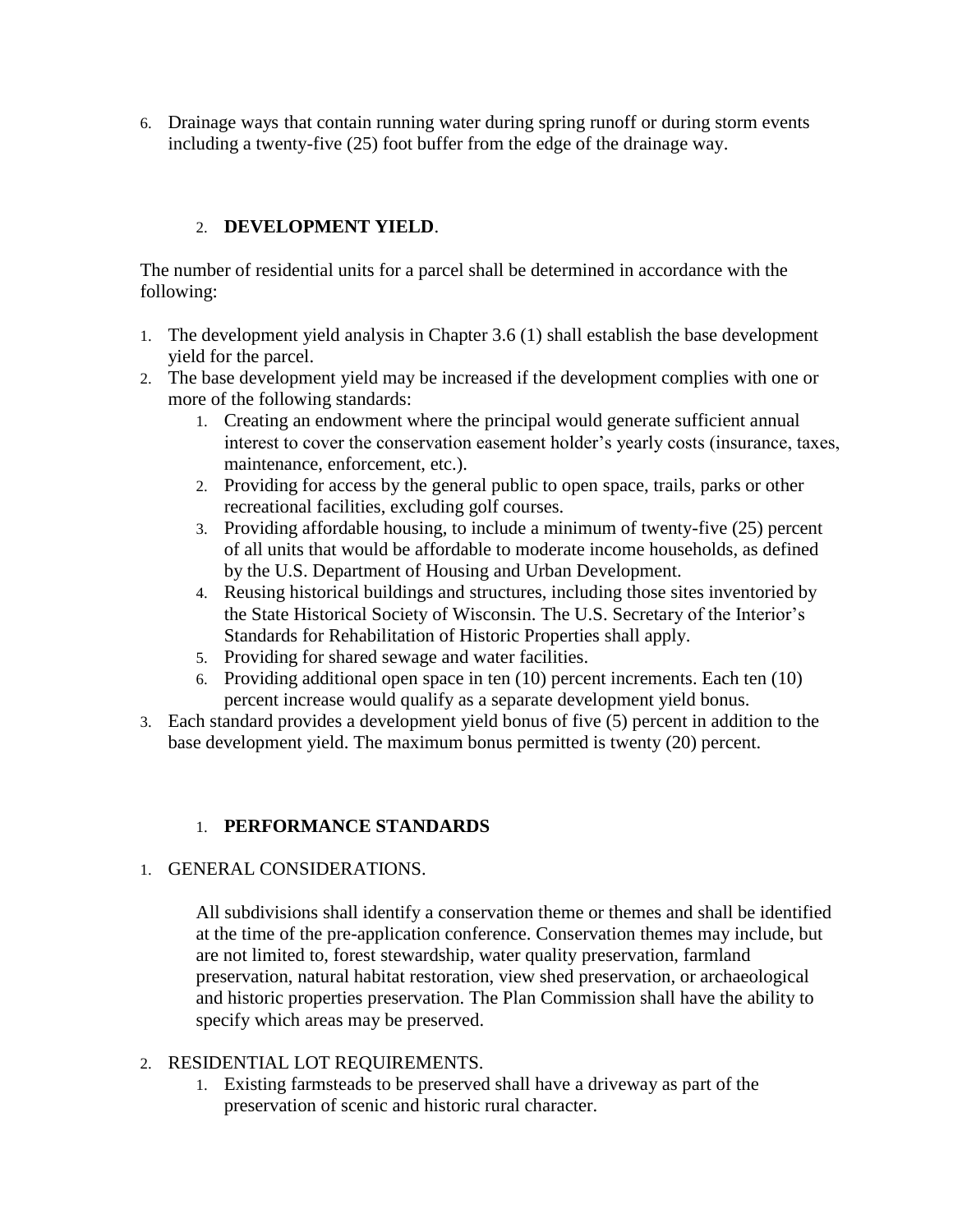- 2. Lots shall be configured to minimize the amount of road length required for the subdivision.
- 3. Development envelopes shall be configured to minimize loss of woodlands.
- 4. If agricultural uses are being maintained, lots shall be configured in a manner that maximizes the useable area remaining for such agricultural uses with a thirty (30) foot buffer between agricultural uses and residential structures.
- 5. All lots within a neighborhood shall have access to the green space either by abutment to or from a road in the development.
- 6. Lots shall be oriented around one or more of the following:
	- i. A central green or square.
	- ii. A physical amenity such as a meadow, a stand of trees, or some other natural or restored feature.
- 7. Development envelopes, to the greatest extent practical, should not be located on ridges, hilltops, along peripheral public roads or in other visually prominent areas.
- 8. A thirty (30) foot native vegetation buffer shall be maintained around open water areas, unless a specific beach or grassed area is identified.
- 9. Storm water management "Best Management Practices" (BMPs)
	- i. Minimize the use of curb and gutter and maximize the use of open swales.
	- ii. Roof downspouts should drain to porous surfaces.
	- iii. Post development peak discharges during the one hundred (100)-year storm event shall be no greater than the pre-developed peak discharges during the two (2)-year storm event.
	- iv. The development shall capture eighty (80) percent of the sediment/pollutants from the two (2) year storm event.
	- v. Landscape plantings should be used to increase infiltration and decrease runoff.
	- vi. Natural open drainage systems shall be preserved.
- 3. RESIDENTIAL CLUSTER SITING STANDARDS
	- 1. All residential lots and dwellings shall be grouped into clusters.
	- 2. Residential clusters shall be located to minimize negative impacts on the natural, scenic and cultural resources of the site and conflicts between incompatible uses.
	- 3. Residential clusters shall avoid encroaching on rare plant communities, high quality sites, or endangered species identified by the Wisconsin Department of Natural Resources.
	- 4. Whenever possible, open space shall connect with existing or potential open space lands on adjoining parcels and local and regional recreational trails.
	- **5. Residential clusters should be sited to achieve the following goals, to the extent practicable.**
		- i. Minimize impacts to prime farmland soils and large tracts of land in agricultural use, and avoid interference with normal agricultural practices.
		- ii. Minimize disturbance to woodlands, wetlands, grasslands, and mature trees.
		- iii. Utilize central septic system eliminating potential site ground water contamination.
		- iv. Prevent downstream impacts due to runoff through adequate on site storm water management practices.